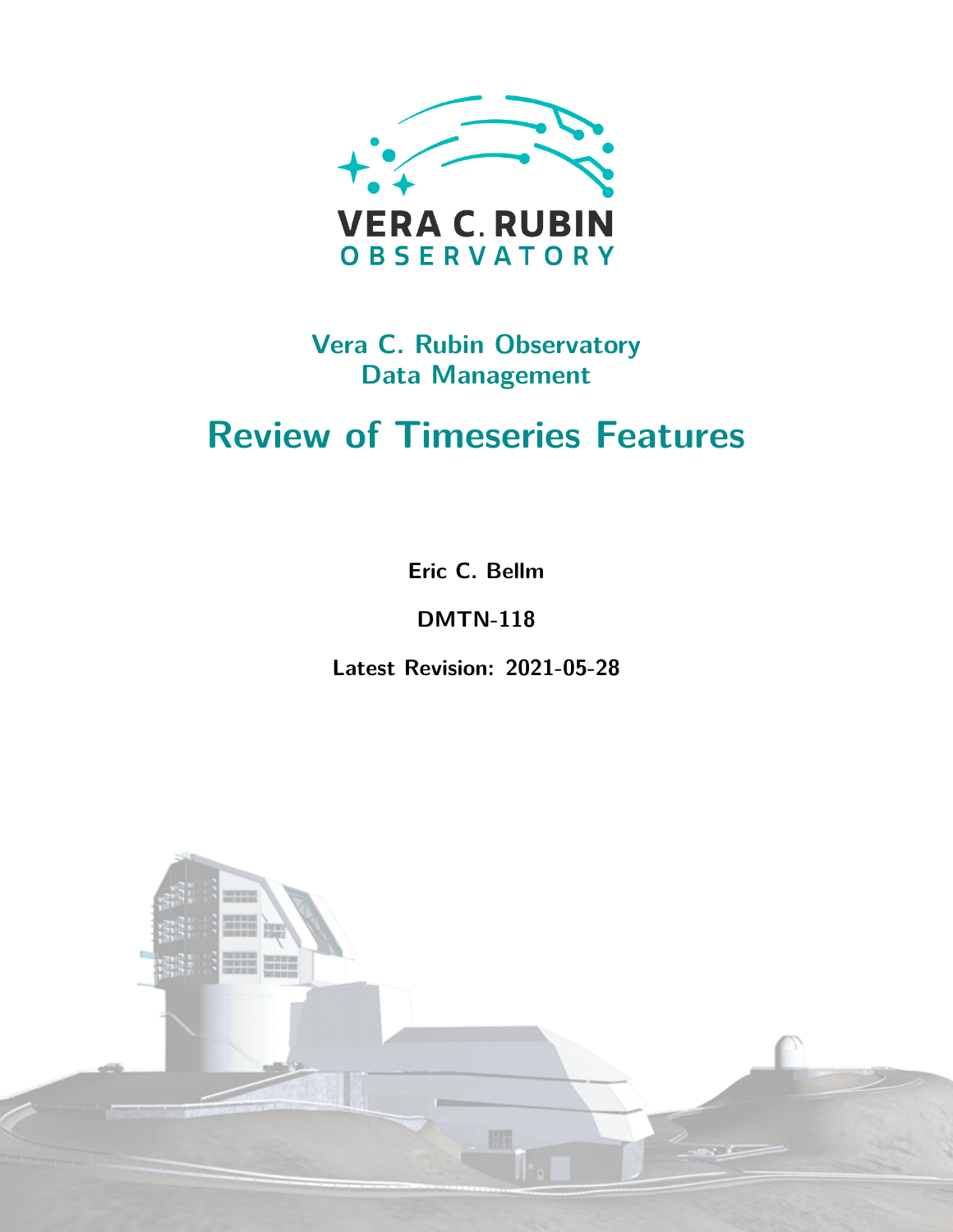

### **Abstract**

Rubin Observatory will compute timeseries variability features on lightcurves to aid users in identifying objects of interest, both during realtime Alert Production as well as in the annual Data Releases. The Data Products Definition Document (DPDD; [LSE-163](#page-31-0)) allocates space for pre-computed timeseries features, and a sample set is baselined in [LDM-151.](#page-34-0) However, in the subsequent decade the scientfic community has made a great deal of further progress in this area. This technote reviews the relevant literature, grouping related features where possible; discusses potential concerns and open questions; and proposes a new baseline feature set.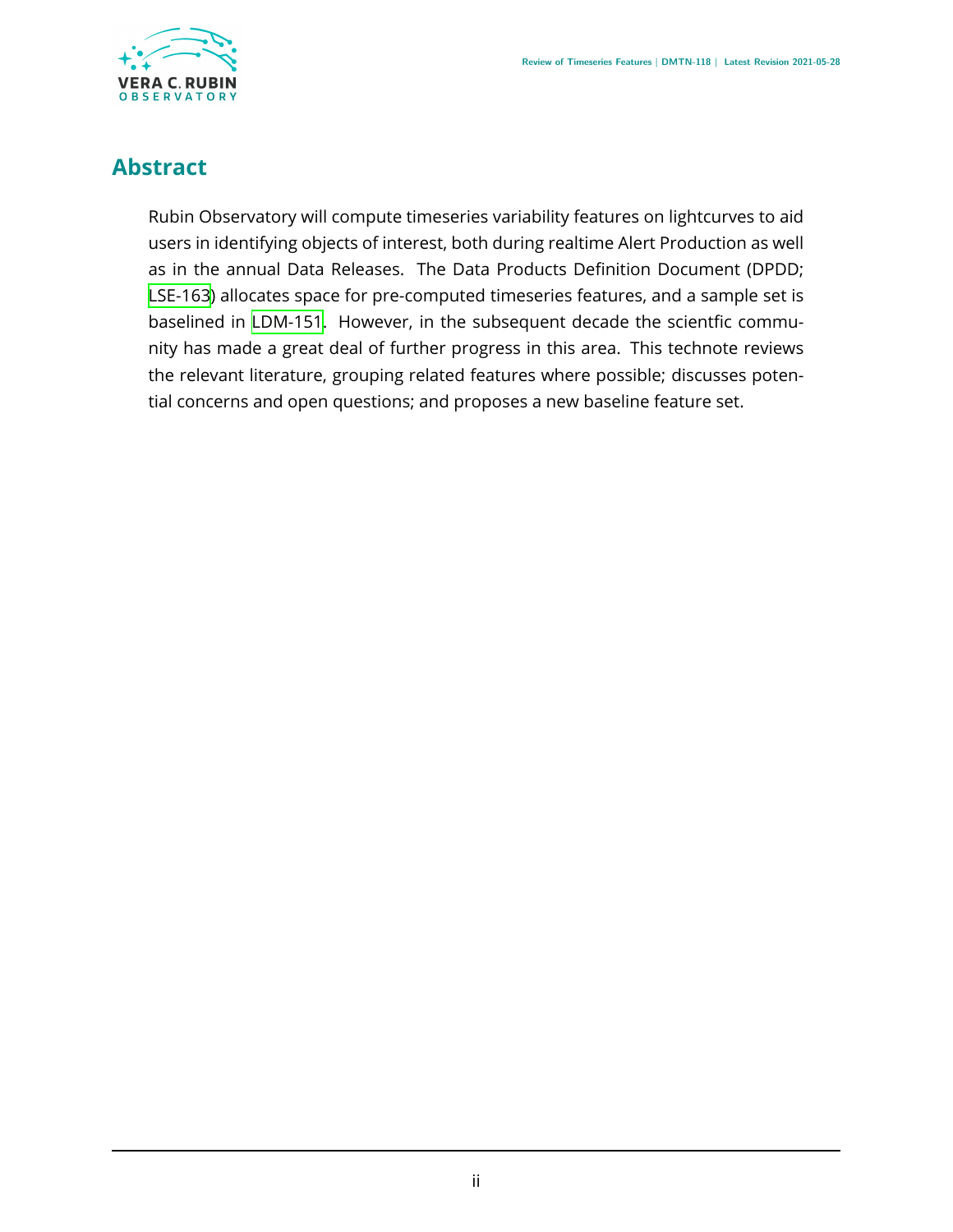

# **Change Record**

| <b>Version</b> | Date       | <b>Description</b> | Owner name |
|----------------|------------|--------------------|------------|
|                | 2021-05-28 | Initial release.   | Eric Bellm |

*Document source location:* <https://github.com/lsst-dm/dmtn-118>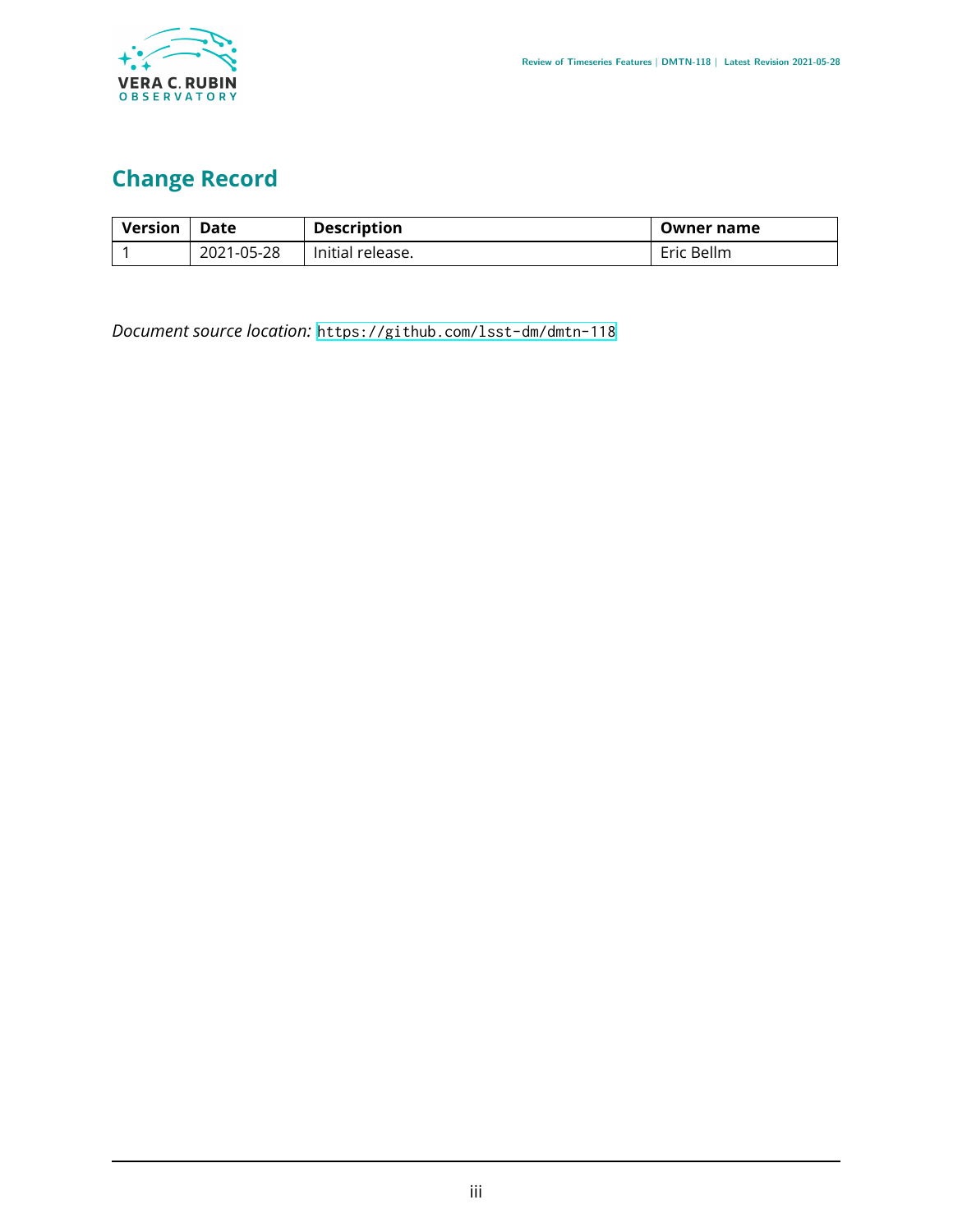

# **Contents**

|   |                                                      | <b>1 Current Baseline</b><br>1                     |                |  |  |  |  |
|---|------------------------------------------------------|----------------------------------------------------|----------------|--|--|--|--|
|   | 1.1                                                  |                                                    | $\mathbf{1}$   |  |  |  |  |
|   | 1.2                                                  |                                                    | $\overline{2}$ |  |  |  |  |
|   |                                                      | 2 Motivations for updates to the current baseline  | 4              |  |  |  |  |
| 3 |                                                      | <b>Other Timeseries Features in the Literature</b> | 5              |  |  |  |  |
|   | 3.1                                                  |                                                    | 5              |  |  |  |  |
|   |                                                      |                                                    | 6              |  |  |  |  |
|   |                                                      |                                                    | 7              |  |  |  |  |
|   |                                                      | 3.1.3 Calculations on the Phase-folded lightcurve  | 7              |  |  |  |  |
|   |                                                      |                                                    | 8              |  |  |  |  |
|   |                                                      |                                                    | 8              |  |  |  |  |
|   | 3.2                                                  |                                                    | 9              |  |  |  |  |
|   |                                                      |                                                    | 9              |  |  |  |  |
|   |                                                      |                                                    | 9              |  |  |  |  |
|   |                                                      |                                                    | 13             |  |  |  |  |
|   | 3.3                                                  |                                                    | 13             |  |  |  |  |
|   |                                                      |                                                    | 14             |  |  |  |  |
|   | <b>4 Open Questions and Practical Concerns</b><br>16 |                                                    |                |  |  |  |  |
|   | 4.1                                                  |                                                    | 16             |  |  |  |  |
|   | 4.2                                                  |                                                    | 17             |  |  |  |  |
|   | 4.3                                                  |                                                    | 17             |  |  |  |  |
|   |                                                      |                                                    | 17             |  |  |  |  |
|   | 4.4                                                  |                                                    | 18             |  |  |  |  |
|   | 4.5                                                  |                                                    | 18             |  |  |  |  |
|   | 4.6                                                  |                                                    | 19             |  |  |  |  |
|   | 4.7                                                  |                                                    | 19             |  |  |  |  |
|   | 4.8                                                  |                                                    | 19             |  |  |  |  |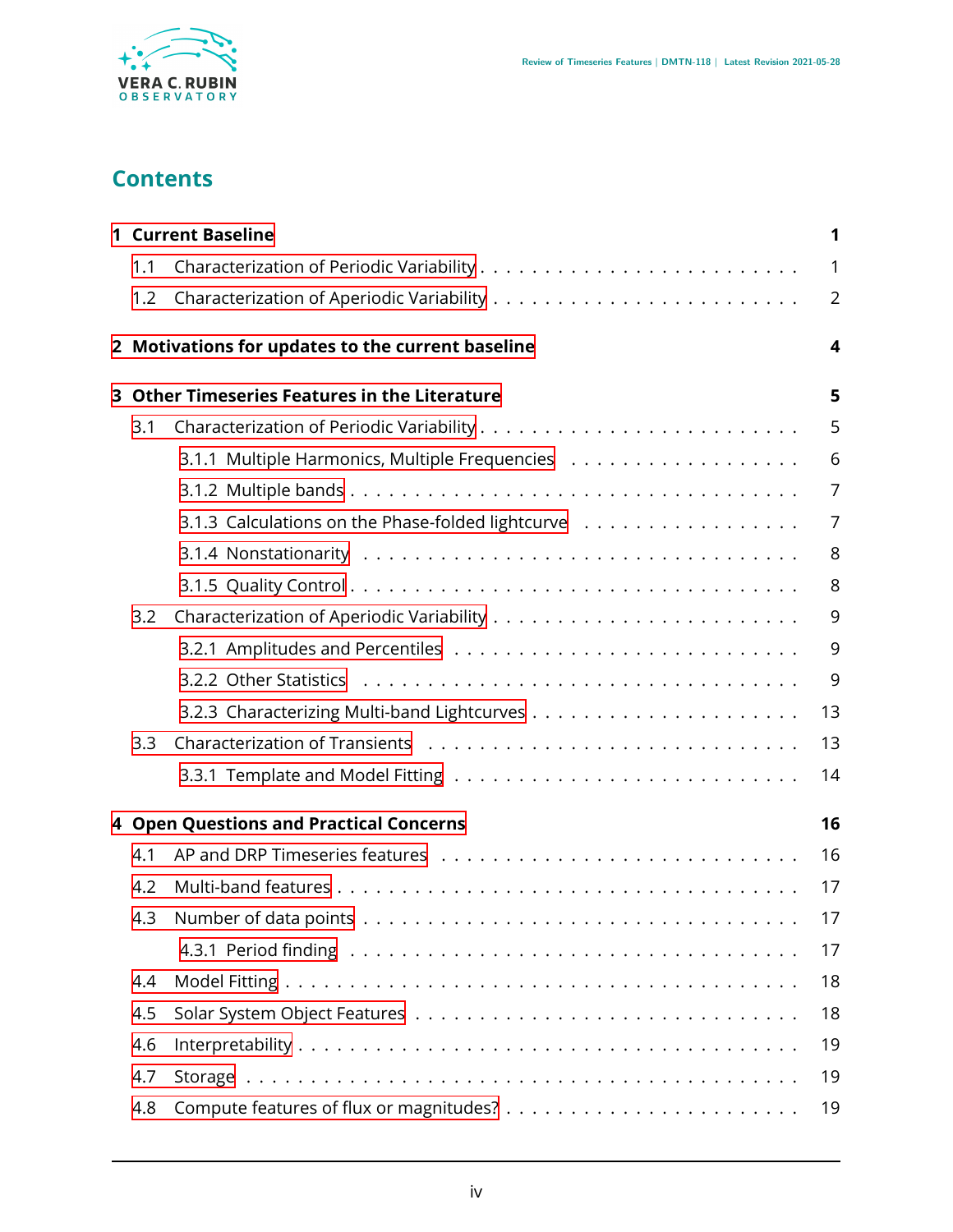

| 4.9 |                                             | 19  |
|-----|---------------------------------------------|-----|
|     |                                             | -20 |
|     |                                             | 21  |
|     |                                             | 21  |
|     |                                             | 22  |
|     |                                             | 22  |
|     | <b>5</b> Recommendations                    | 23  |
| 5.1 |                                             | 23  |
| 5.2 |                                             | 24  |
|     | <b>6 Proposed Feature Set</b>               | 24  |
|     | <b>7 User Interfaces to Timeseries Data</b> | 24  |
|     | A References                                | 25  |
|     | <b>B</b> Acronyms                           | 30  |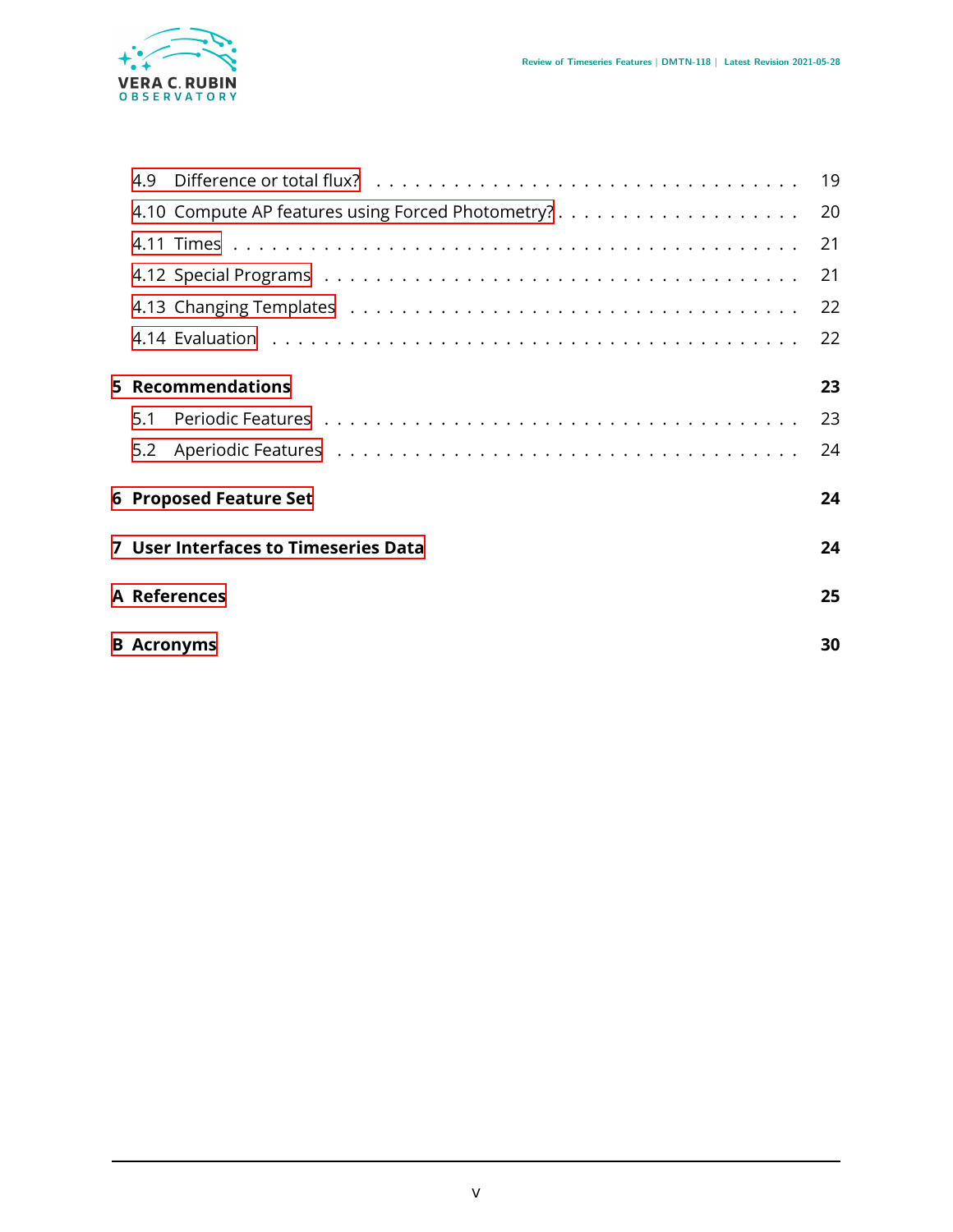

# **Review of Timeseries Features**

# <span id="page-5-0"></span>**1 Current Baseline**

Table 2 of the [DPDD](https://docushare.lsstcorp.org/docushare/dsweb/Get/LSE-163) allocates space in both of the DIAObject and Object tables for a total of 6 bands  $\times$  (32 periodic + 20 nonperiodic) features = 312 floats. The baseline described in [LDM-](#page-34-0)[151](#page-34-0) §6.21 is that these features are taken directly from Tables 4 & 5 of [Richards et al.](#page-33-0) ([2011\)](#page-33-0). We reproduce the text of this section from [DPDD](https://docushare.lsstcorp.org/docushare/dsweb/Get/LSE-163) v4.2 below:

All of these metrics are calculated for both Objects [\(DPDD](https://docushare.lsstcorp.org/docushare/dsweb/Get/LSE-163) table 4, lcPeriodic and lcNonPeriodic) and DIAObjects [\(DPDD](https://docushare.lsstcorp.org/docushare/dsweb/Get/LSE-163) table 2, lcPeriodic and lcNonPeriodic). They are calculated and recorded separately in each band. Calculations for Objects are performed based on forced point source model fits [\(DPDD](https://docushare.lsstcorp.org/docushare/dsweb/Get/LSE-163) table 5, psFlux). Calculations for DIAObjects are performed based on point source model fits to DIASources ([DPDD](https://docushare.lsstcorp.org/docushare/dsweb/Get/LSE-163) table 1, psFlux). In each case, calculation requires the fluxes and errors for all of the sources in the lightcurve to be available in memory simultaneously.

### <span id="page-5-1"></span>**1.1 Characterization of Periodic Variability**

• Characterize lightcurve as the sum of a linear term plus sinusoids at three fundamental frequencies plus four harmonics:

$$
y(t) = ct + \sum_{i=1}^{3} \sum_{j=1}^{4} y_i(t|j f_i)
$$
 (1)

$$
y_i(t|jf_i) = a_{i,j} \sin(2\pi j f_i t) + b_{i,j} \cos(2\pi j f_i t) + b_{i,j,0}
$$
 (2)

where  $i$  sums over fundamentals and  $j$  over harmonics.

- Use iterative application of the generalized Lomb-Scargle periodogram, as de-scribed in [Richards et al.](#page-33-0) [\(2011\)](#page-33-0), to establish the fundamental frequencies,  $f_1$ ,  $f_2$ ,  $f_3$ :
	- **–** Search a configurable (minimum, maximum, step) linear frequency grid with the periodogram, applying a log  $f/f_N$  penalty for frequencies above  $f_N = 0.5\langle 1/\Delta T \rangle$ , identifying the frequency  $f_1$  with highest power;
	- **–** Fit and subtract that frequency and its harmonics from the lightcurve;
	- Repeat the periodogram search to identify  $f_2$  and  $f_3.$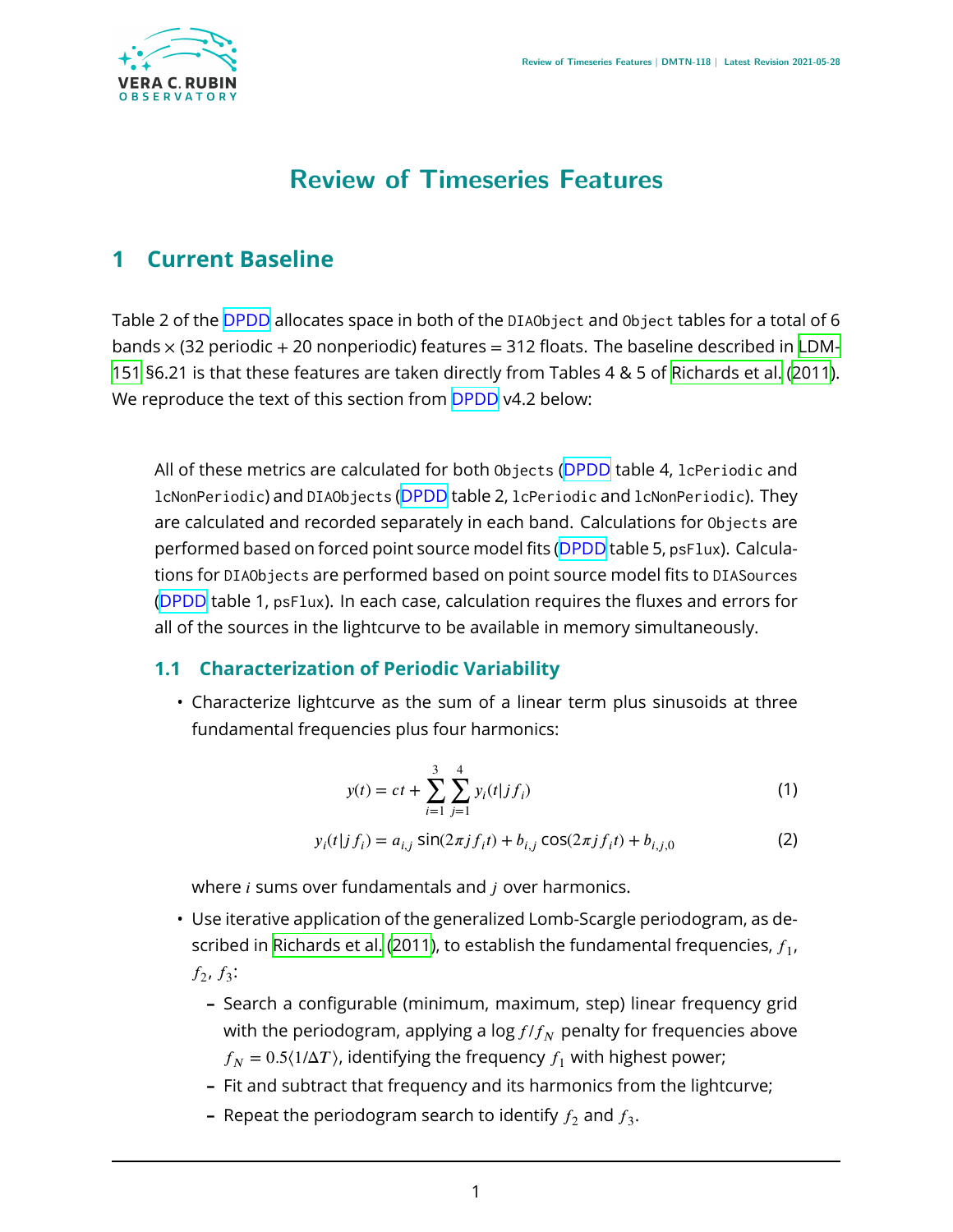

- We report a total of 32 floats:
	- **–** The linear coefficient, (1 float)
	- **–** The values of  $f_1$ ,  $f_2$ ,  $f_3$ . (3 floats)
	- **–** The amplitude,  $A_{i,j} = \sqrt{a_{i,j}^2 + b_{i,j}^2}$ , for each  $i,j$  pair. (12 floats)
	- **–** The phase, PH $_{i,j}$  = arctan $(b_{i,j}, a_{i,j}) \frac{if_i}{f_1}$  arctan $(b_{1,1}, a_{1,1})$ , for each  $i, j$  pair, setting  $PH_{1,1} = 0$ . (12 floats)
	- **–** The significance of  $f_1$  vs. the null hypothesis of white noise with no periodic signal. (1 float)
	- The ratio of the significance of each of  $f_2$  and  $f_3$  to the significance of  $f_1.$ (2 floats)
	- **–** The ratio of the variance of the lightcurve before subtraction of the  $f_1$ component to its variance after subtraction. (1 float)

NB the [DPDD](https://docushare.lsstcorp.org/docushare/dsweb/Get/LSE-163) baselines providing 32 floats, but, since  $PH_{1,1}$  is 0 by construction, in practice only 31 need to be stored.

### <span id="page-6-0"></span>**1.2 Characterization of Aperiodic Variability**

In addition to the periodic variability described above, we follow [Richards et al.](#page-33-0) ([2011](#page-33-0)) in providing a series of statistics computed from the lightcurve which do not assume peridoicity. They define 20 floating point quantities in four groups which we describe here, again with the caveat that future revisions to the [DPDD](https://docushare.lsstcorp.org/docushare/dsweb/Get/LSE-163) may require changes to this list.

Basic quantities:

- The maximum value of delta-magnitude over delta-time between successive points in the lightcurve.
- The difference between the maximum and minimum magnitudes.
- The median absolute deviation.
- The fraction of measurements falling within 1/10 amplitudes of the median.
- The "slope trend": the fraction of increasing minus the fraction of decreasing delta-magnitude values between successive pairs of the last 30 points in the lightcurve.

Moment calculations:

• Skewness.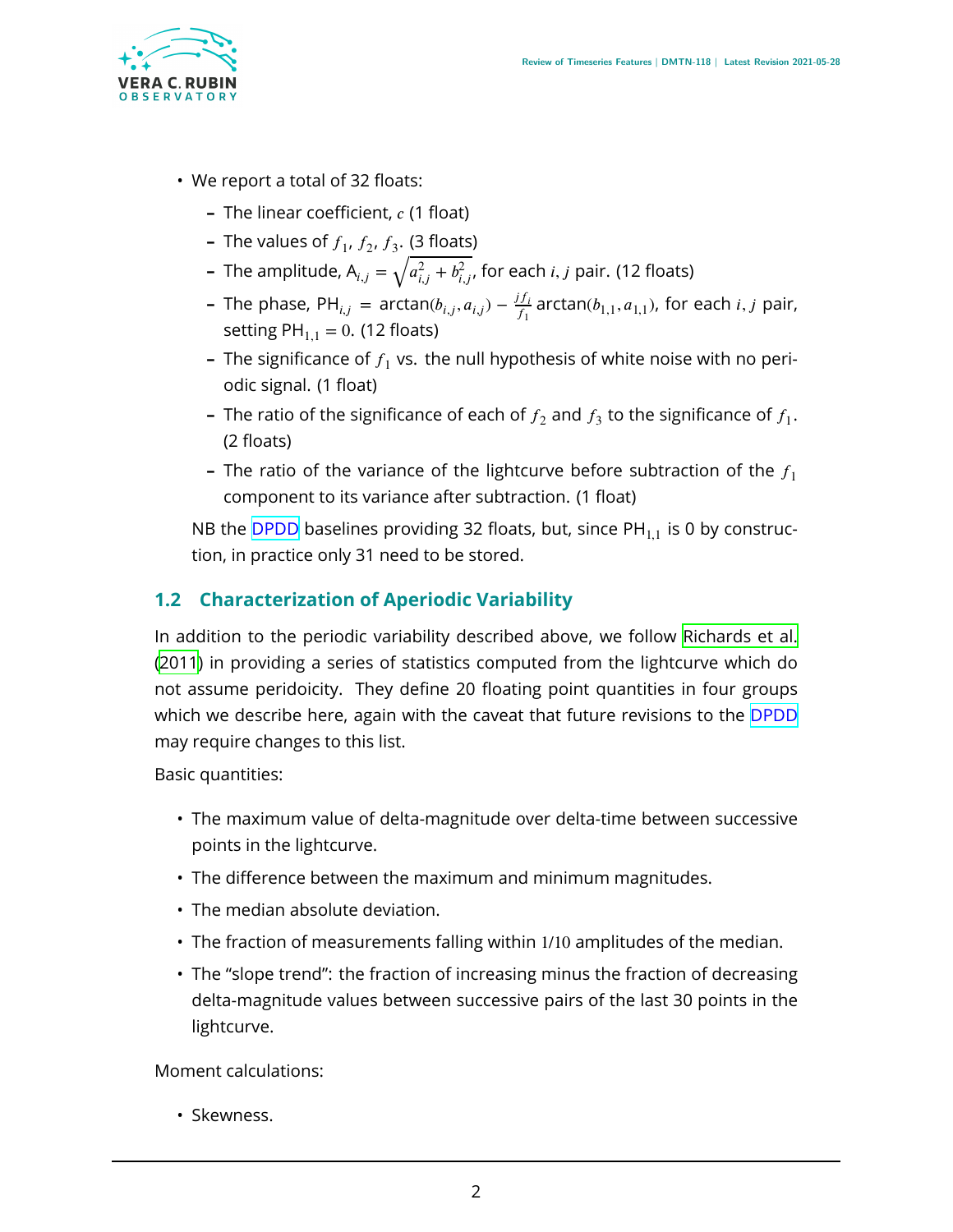

• Small sample kurtosis, i.e.

Kurtosis = 
$$
\frac{n(n+1)}{(n-1)(n-2)(n-3)} \sum_{i=1}^{n} \left(\frac{x_i - \overline{x}}{s}\right)^4 - \frac{3(n-1)^2}{(n-2)(n-3)}
$$
(3)

$$
s = \sqrt{\frac{1}{n-1} \sum_{i=1}^{n} (x_i - \overline{x})^2}
$$
 (4)

- Standard deviation.
- The fraction of magnitudes which lie more than one standard deviation from the weighted mean.
- Welch-[Stetson](#page-34-2) variability index  $J$  Stetson ([1996\)](#page-34-2), defined as

$$
J = \frac{\sum_{k} \text{sgn}(P_k) \sqrt{|P_k|}}{K},
$$

where the sum runs over all  $K$  pairs of observations of the object, where sgn returns the sign of its argument, and where

$$
P_k = \delta_i \delta_j \tag{5}
$$

$$
\delta_i = \sqrt{\frac{n}{n-1}} \frac{v_i - \overline{v}}{\sigma_v},\tag{6}
$$

where  $n$  is the number of observations of the object, and  $v_i$  its flux in observation  $i$ . Following the procedure described in [Stetson](#page-34-2) Stetson ([1996\)](#page-34-2), the mean is not the simple weighted algebraic mean, but is rather reweighted to account for outliers.

• Welch-[Stetson](#page-34-2) variability index  $K$  Stetson ([1996\)](#page-34-2), defined as

$$
K = \frac{1/n \sum_{i=1} N |\delta_i|}{\sqrt{1/n \sum_{i=1} N |\delta_i^2|}},
$$

where  $N$  is the total number of observations of the object and  $\delta_i$  is defined as above.

Percentiles. Taking, for example,  $F_{5,95}$  to be the difference between the 95% and 5% flux values, we report:

• All of  $F_{40,60}/F_{5,95}$ ,  $F_{32,5,67,5}/F_{5,95}$ ,  $F_{25,75}/F_{5,95}$ ,  $F_{17,5,82,5}/F_{5,95}$ ,  $F_{10,90}/F_{5,95}$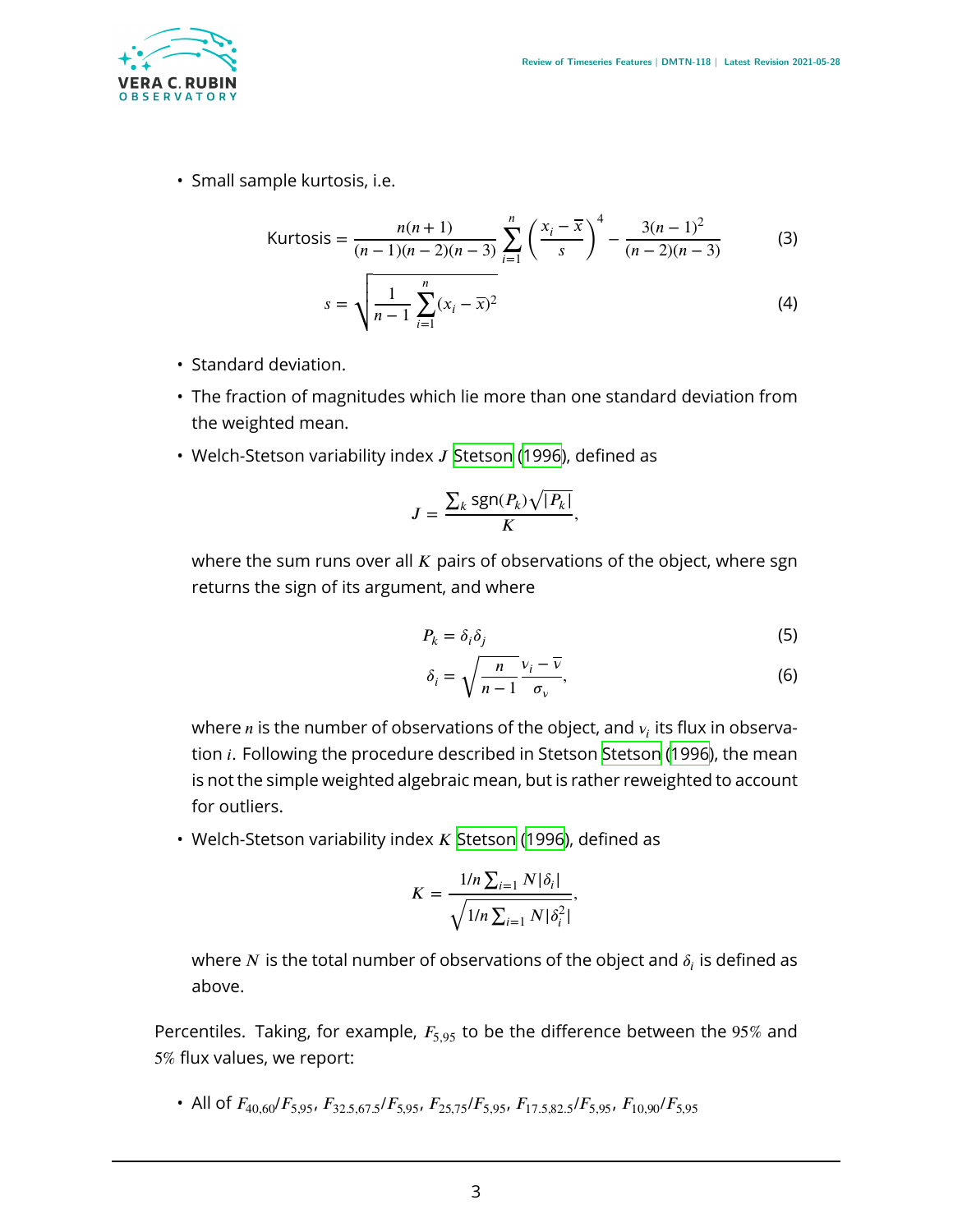

- The largest absolute departure from the median flux, divided by the median.
- The ratio of  $F_{5,95}$  to the median.

QSO similarity metrics, as defined by Butler & Bloom [Butler & Bloom](#page-29-1) [\(2011](#page-29-1)):

- $\chi^2_{\text{QSO}}/v$ .
- $\chi^2_{\text{False}}/v$ .

# <span id="page-8-0"></span>**2 Motivations for updates to the current baseline**

Both the [DPDD](https://docushare.lsstcorp.org/docushare/dsweb/Get/LSE-163) and [LDM-151](#page-34-0) are clear that the baselined features are provisional and will be updated. Here we briefly review some motivations for doing so now.

First, the [Richards et al.](#page-33-0) [\(2011](#page-33-0)) features are now a decade old, and there has been great progress in the field since, with many new classification efforts run on larger and deeper surveys. It is reasonable to review these efforts and distill any new findings. Also, while training machine-learned models on features extracted from the lightcurves remains a popular approach, classification using deep neural nets run directly on lightcurves or their proxies have begun to appear (e.g., [Mahabal et al.,](#page-32-0) [2017;](#page-32-0) [Naul et al.](#page-33-1), [2018](#page-33-1); [Muthukrishna et al.,](#page-32-1) [2019\)](#page-32-1). What is the appropriate role of LSST-computed features in this rapidly-evolving landscape?

It is also worth noting the ways in which the [Richards et al.](#page-33-0) [\(2011](#page-33-0)) study differs from the LSST application. That classification was based on a retrospective analysis of single-band OGLE and *Hipparcos* data, with a particular focus on variable stars. In contrast LSST is a much deeper multi-band survey and will accordingly identify a broader range of classes of astrophysical transients and variables, not all of which will be well-characterized by the baseline feature set. Moreover, features will be calculated and disseminated in alerts in near-real time to aid rapid classification and followup of important events.

Finally we raise the issue of intepretability, which we discuss further in§[4.6](#page-23-0). The features computed in [Richards et al.](#page-33-0) [\(2011](#page-33-0)) were intended primarily as inputs into a machine learning classifier. Because the LSST project will not perform scientific classification, however, its timeseries features will be a major way scientists will attempt to identify interesting objects within its data. Additionally, the random forest classifier employed by [Richards et al.](#page-33-0) [\(2011](#page-33-0)) readily discards irrelevant features, so there was little incentive to remove redundant or duplicative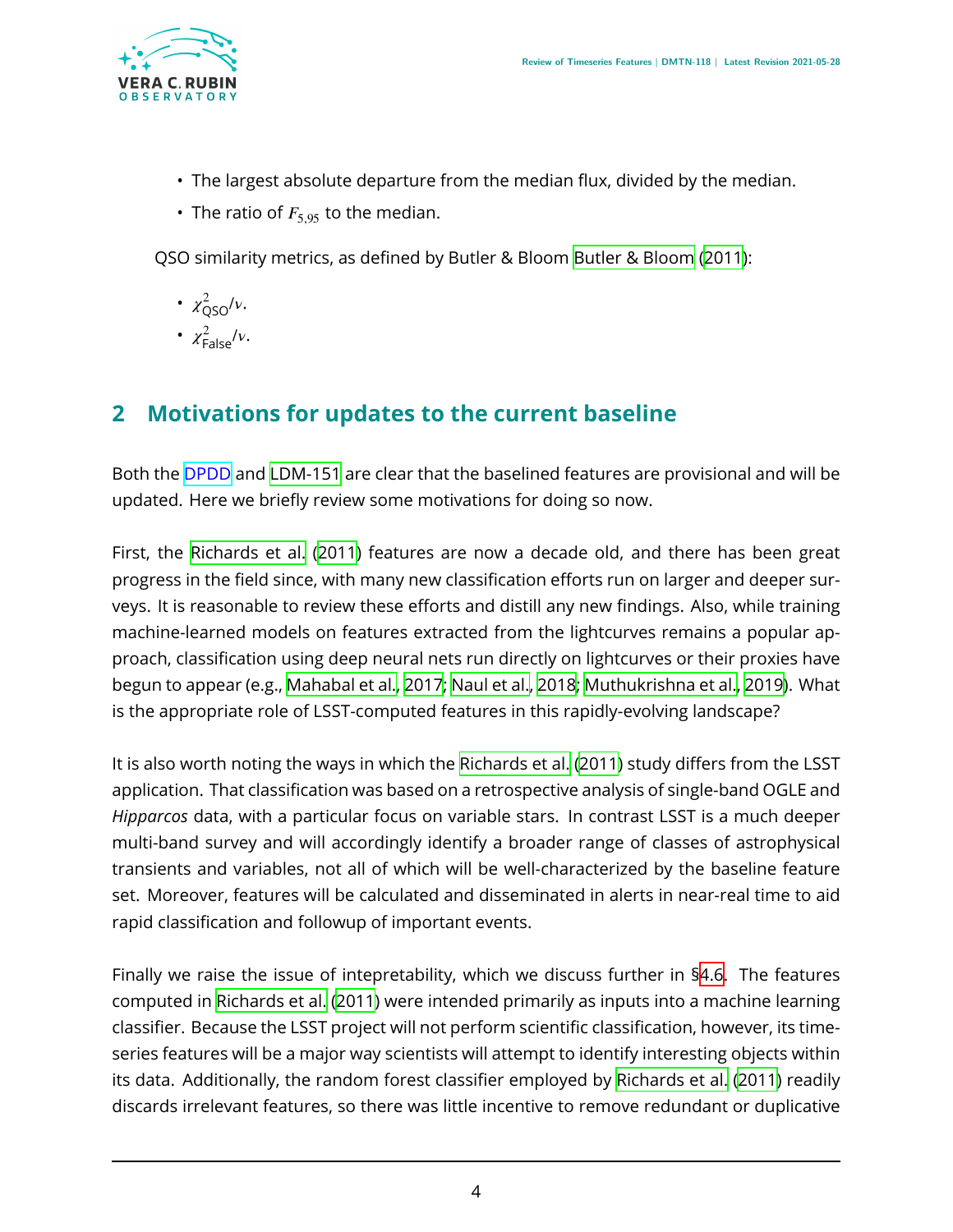

features. In contrast the number of LSST features is tightly constrained given the scale of the catalogs.

In sum, these considerations motivate us to look for a set of timeseries features that are orthogonal, interpretable, and span the space of time-domain science LSST data can enable.

# <span id="page-9-0"></span>**3 Other Timeseries Features in the Literature**

In this section we review a range of other timeseries features that have been used in the literature. While it is impossible for this list to be exhaustive we have attempted to review the papers for major classification efforts and packages. These included classification of ASAS [\(Richards et al.,](#page-33-2) [2012b](#page-33-2)), ASAS-SN [\(Jayasinghe et al.,](#page-31-1) [2018,](#page-31-1) [2019a,](#page-31-2)[b](#page-31-3), [2020](#page-31-4)), PS1[\(Hernitschek](#page-31-5) [et al.,](#page-31-5) [2016;](#page-31-5) [Villar et al.](#page-34-3), [2020](#page-34-3)), HiTS([Martínez-Palomera et al.,](#page-32-2) [2018\)](#page-32-2), VVV([Elorrieta et al.](#page-30-0), [2016](#page-30-0)), SNPhotCC [\(Kessler et al.,](#page-31-6) [2010\)](#page-31-6), the ANTARES broker [\(Narayan et al.,](#page-33-3) [2018\)](#page-33-3), the PLAsTiCC challenge [\(Malz et al.](#page-32-3), [2019](#page-32-3); [Kessler et al.,](#page-32-4) [2019;](#page-32-4) [Boone](#page-29-2), [2019](#page-29-2)), OGLE [\(Pashchenko et al.](#page-33-4), [2018](#page-33-4)), and ZTF [\(Sánchez-Sáez et al.](#page-33-5), [2021;](#page-33-5) [Coughlin et al.](#page-30-1), [2020\)](#page-30-1). We also reviewed existing packages for featurizing lightcurves, including VARTOOLS ([Hartman & Bakos,](#page-31-7) [2016](#page-31-7)), FATS [\(Nun et al.,](#page-33-6) [2015](#page-33-6)), cesium<sup>[1](#page-9-2)</sup>, UPSILoN [\(Kim & Bailer-Jones](#page-32-5), [2016\)](#page-32-5), VaST ([Sokolovsky & Lebedev,](#page-33-7) [2018\)](#page-33-7), astrobase<sup>[2](#page-9-3)</sup> and  $\sf{ts}$ fresh $^3$  $^3$ .

We attempt to combine related or redundant expressions of the same calculations below. [Graham et al.](#page-30-2) ([2017\)](#page-30-2) provides a useful taxonomy of features, suggesting that they may characterize location, scale, variability, morphology, timescales, trends, or agreement with a model. [Sokolovsky et al.](#page-34-4) ([2017\)](#page-34-4) and [Pashchenko et al.](#page-33-4) ([2018\)](#page-33-4) assess features in the context of determining whether or not a source is variable and note the large degree of covariance among commonly-used metrics.

### <span id="page-9-1"></span>**3.1 Characterization of Periodic Variability**

A wide variety of period-finding algorithms have been explored in the literature. These include model-based methods based on the Discrete Fourier Transform (especially the Lomb-Scargle Periodogram and variants; [Lomb](#page-32-6), [1976](#page-32-6); [Scargle,](#page-33-8) [1982](#page-33-8); [Zechmeister & Kürster](#page-34-5), [2009](#page-34-5); [Vander-](#page-34-6)

<span id="page-9-2"></span><sup>1</sup> [http://cesium-ml.org/](#page-34-6)

<span id="page-9-3"></span><sup>&</sup>lt;sup>2</sup><https://astrobase.readthedocs.io>

<span id="page-9-4"></span><sup>3</sup> <https://tsfresh.readthedocs.io/>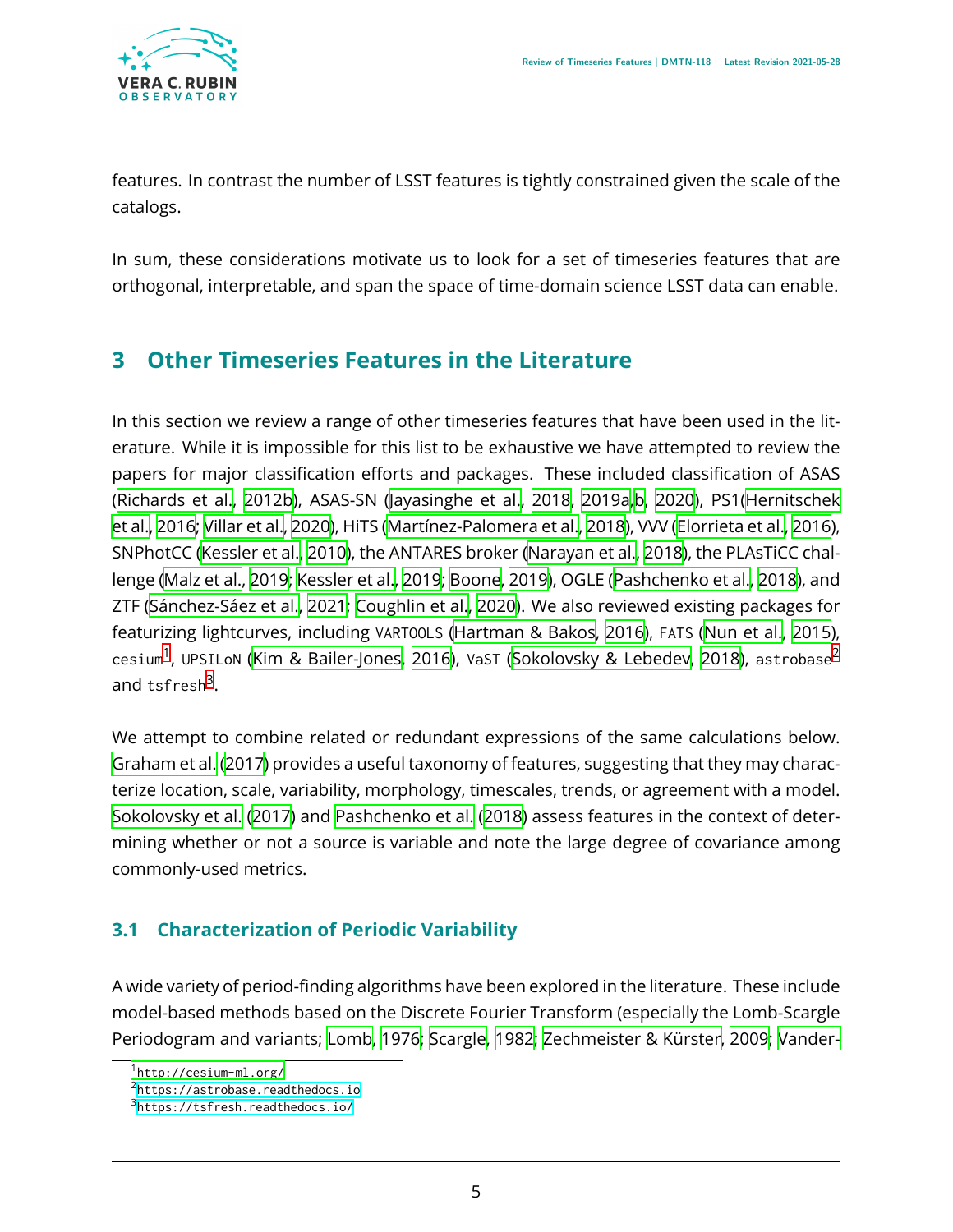

Plas, [2018](#page-34-6)); phase-folding methods minimizing various scatter measures given a trial period (e.g., [Stellingwerf](#page-34-7), [1978](#page-34-7); [Dworetsky,](#page-30-3) [1983;](#page-30-3) [Schwarzenberg-Czerny,](#page-33-9) [1989;](#page-33-9) [Clarke](#page-30-4), [2002](#page-30-4); [Zucker](#page-34-8), [2016\)](#page-34-8); entropy-based methods([Cincotta et al.,](#page-30-5) [1995](#page-30-5); [Cincotta](#page-30-6), [1999](#page-30-6); [Huijse et al.](#page-31-8), [2012;](#page-31-8) [Gra](#page-30-7)[ham et al.](#page-30-7), [2013a,](#page-30-7) e.g.,); and Bayesian appraoches (e.g., [Gregory & Loredo,](#page-30-8) [1992](#page-30-8); [Wang et al.](#page-34-9), [2012\)](#page-34-9). Searches for transiting exoplanets typically use the Box Least Squares (BLS) algorithm [\(Kovács et al.](#page-32-7), [2002](#page-32-7)) and variants (e.g., [Heller et al.,](#page-31-9) [2019](#page-31-9)), which fit a narrow transit signal at a variety of trial periods.

In a review, [Graham et al.](#page-30-9) ([2013b](#page-30-9)) report that no single period-finding method is optimal for all classes of periodic object. This suggests that our selection of period finding algorithm(s) should be guided by practical concerns. For LSST, these include the need to provide effective periods and lightcurve characterization for a wide range of astrophysical objects; the need for rapid execution in order to fit within the 60 sec alert latency budget; and the need to fit LSST's temporally sparse multi-band data.

#### <span id="page-10-0"></span>**3.1.1 Multiple Harmonics, Multiple Frequencies**

Since most variable stars do not have simple sinusoidal lightcurves, authors using Lomb-Scargle period fitting often utilize multi-harmonic and/or multi-frequency models to better fit the lightcurves. The amplitudes and phases of the multiple components help discriminate between classes of variables (e.g., [Selam,](#page-33-10) [2004](#page-33-10)). We describe a subset below.

[Richards et al.](#page-33-2) [\(2012b](#page-33-2)) use a three frequencies and regularized multiple harmonics, using per-lightcurve cross-validation to determine the regularization parameter. Ratios of these frequencies are included as features along with the regularization parameter. [Dubath et al.](#page-30-10) [\(2011](#page-30-10)) instead use a hypothesis-testing approach to determine whether additional harmonics are justified<sup>[4](#page-10-2)</sup>. A similar procedure is used by other authors (e.g., [Drake et al.,](#page-30-11) [2013](#page-30-11); [Torrealba](#page-34-10) [et al.,](#page-34-10) [2015\)](#page-34-10) under the name "Adaptive Fourier Decomposition".

Simulation and empirical validation will be necessary to determine the number of frequencies and harmonics which may be meaningfully constrained given the sampling provided by typical LSST cadences in one year.

<span id="page-10-2"></span><span id="page-10-1"></span><sup>4</sup>Although due to boundary-value problems this use of the F-test is uncalibrated: see [Protassov et al.](#page-33-11) [\(2002\)](#page-33-11).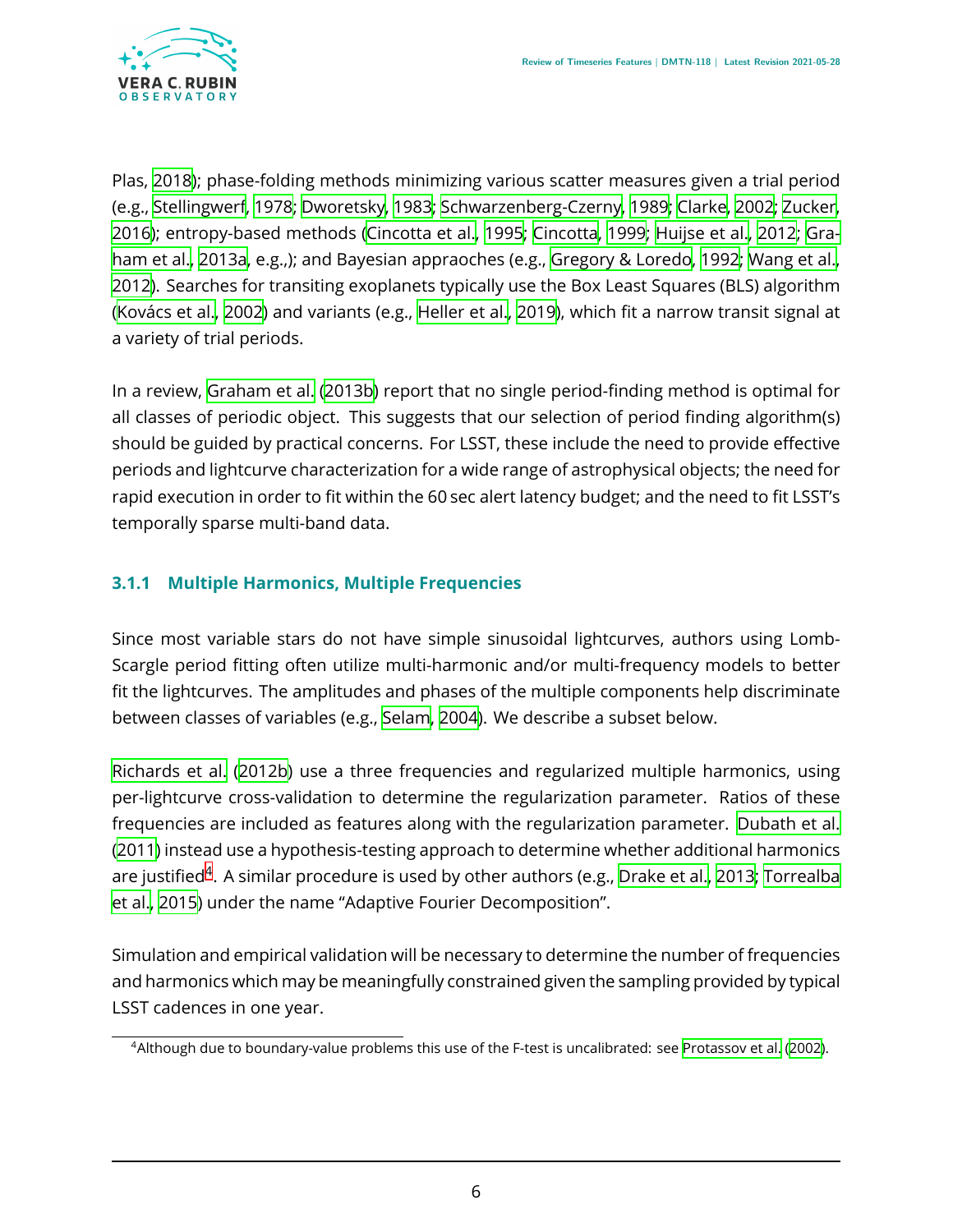

#### **3.1.2 Multiple bands**

Most period fitting conducted in the literature has been performed on survey data taken in one or a small handful of photometric bands. Period fitting accuracy tends to decrease when the number of epochs is smaller than a few tens of data points. LSST will have about 80 epochs yearly divided over six bands for most Wide-Fast-Deep fields; this is too small for effective period fitting in any one band.

Accordingly, several authors have extended the period finding techniques described above to use data in multiple bandpasses simultaneously during period fitting. These include multiband Lomb Scargle([VanderPlas & Ivezić](#page-34-11), [2015\)](#page-34-11), multi-band Analysis of Variance [\(Mondrik et al.](#page-32-8), [2015\)](#page-32-8), multi-band Mutual Information [\(Huijse et al.](#page-31-10), [2018](#page-31-10)), as well as hybrid approaches [\(Saha](#page-33-12) [& Vivas,](#page-33-12) [2017](#page-33-12)). Template fitting approaches for specific object types such as RR Lyrae can naturally conducted in multiple bands (e.g., [Stringer et al.,](#page-34-12) [2019](#page-34-12)).

#### <span id="page-11-0"></span>**3.1.3 Calculations on the Phase-folded lightcurve**

[Richards et al.](#page-33-2) [\(2012b](#page-33-2)) includes features that take the differences in the Lomb-Scargle lightcurve model maxima and minima to detect eclipsing binaries. They also calculate the phase differences between the maxima and minima and the 10th and 90th percentile model slopes, the number of frequencies consistent with 1-day aliases, and whether the ratio of frequencies is consistent with double-mode RR Lyrae. [Long et al.](#page-32-9) ([2012\)](#page-32-9) also calculates the same 10th and 90th percentile slopes for the lightcurve after doubling the best-fit period, and adds additional frequency and amplitude ratios.

[Dubath et al.](#page-30-10) [\(2011](#page-30-10)) compute several scatter measures in both time and phase space, some that strictly use data values and some that are calculated on residuals from the periodic model fit. These include median differences of consecutive values in both the time- and phase-orded lightcurves;. They also compute the mean squared residuals on the time ordered lightcurve, the phased lightcurve, and the phased lightcurve folded at twice the period. In total there are seven scatter measures with various normalizations. In their classifier, the most valuable of these scatter features is the MAD of the residuals divided by the MAD of the raw light curve.

[Kim et al.](#page-32-10) [\(2014](#page-32-10)) calculated von Neumann ratios and range of cumulative sum on the phasefolded lightcurve ([§3.2.2\)](#page-13-2).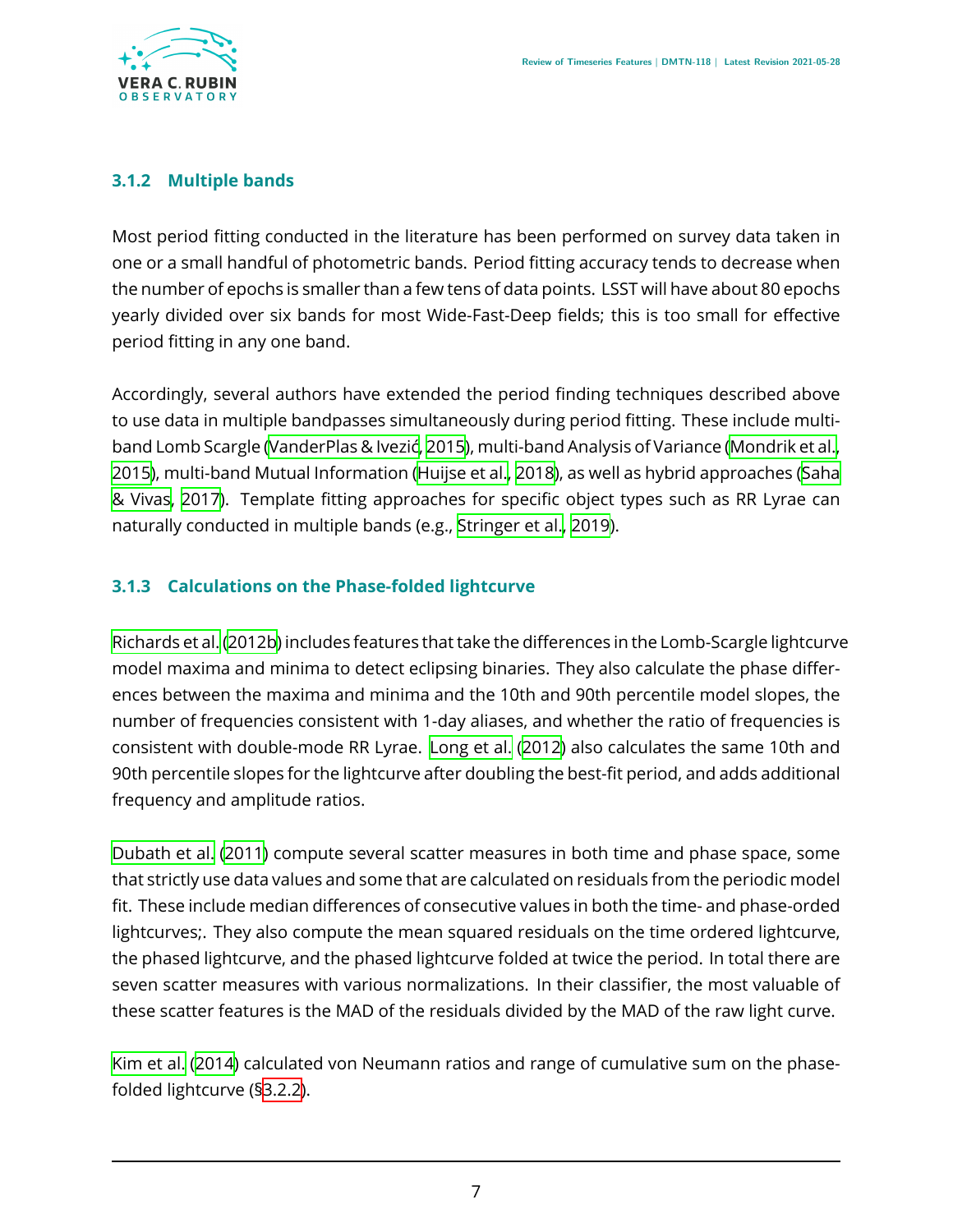

[Jayasinghe et al.](#page-31-3) ([2019b](#page-31-3)) computes the Lafler-Kinman string-length statistic on both the phased and temporal lightcurves as well as the normalized difference between the two lengths.

#### <span id="page-12-0"></span>**3.1.4 Nonstationarity**

Some of the most interesting sources LSST finds will be those with periods that change over LSST's ten-year survey.  $\dot{P}$  searches are straighforward but too computationally expensive to contemplate at scale. We suggest that identifying candidates to perform such searches on be left to user-generated processing.

Similarly, some sources will show periodic behavior only after detrending long-term variability or by windowing to remove other sources of variation. These specialized analyses are also beyond the scope of routine processing.

### <span id="page-12-1"></span>**3.1.5 Quality Control**

Reliable period determination is vital but challenging: uneven sampling, sensitivity to the choice of frequency grid, outliers, non-stationary processes, and frequency-dependent noise properties can all yield spurious periodicities.

It is desirable to have a measure of the probability that the computed period is a false alarm: that is, how likely is it that a non-periodic source would yield the observed periodogram peak? While the Lomb-Scargle periodogram provides an analytic False Alarm Probability (FAP) of a peak at a *given* frequency([Scargle](#page-33-8), [1982](#page-33-8)) this is not the relevant FAP of a finding a spurious peak at *any* frequency([VanderPlas](#page-34-6), [2018,](#page-34-6) and references therein). Improved analytic estimates for the FAP over all frequencies under certain limits [\(Baluev](#page-29-3), [2008](#page-29-3)), but better constraints typically require computationally expensive bootstrap resampling (e.g., [Ivezić et al.](#page-31-11), [2014\)](#page-31-11), although use of extreme-value statistics can reduce the number of required bootstrap evaluations [\(Süveges,](#page-34-13) [2012](#page-34-13)). Recent work([Delisle et al.,](#page-30-12) [2020](#page-30-12)) extends analytic FAP estimates to handle the astrophysically-common case of temporally-correlated variability.

However, the FAP does not tell us whether the identified period is correct. Often the highest periodogram peak is a fraction or multiple of the true period, particularly for eclipsing binaries with double-peaked lightcurves. [Dubath et al.](#page-30-10) ([2011\)](#page-30-10) provides several empirical measures to assess period quality, including the largest phase gap in the folded lightcurve and MAD and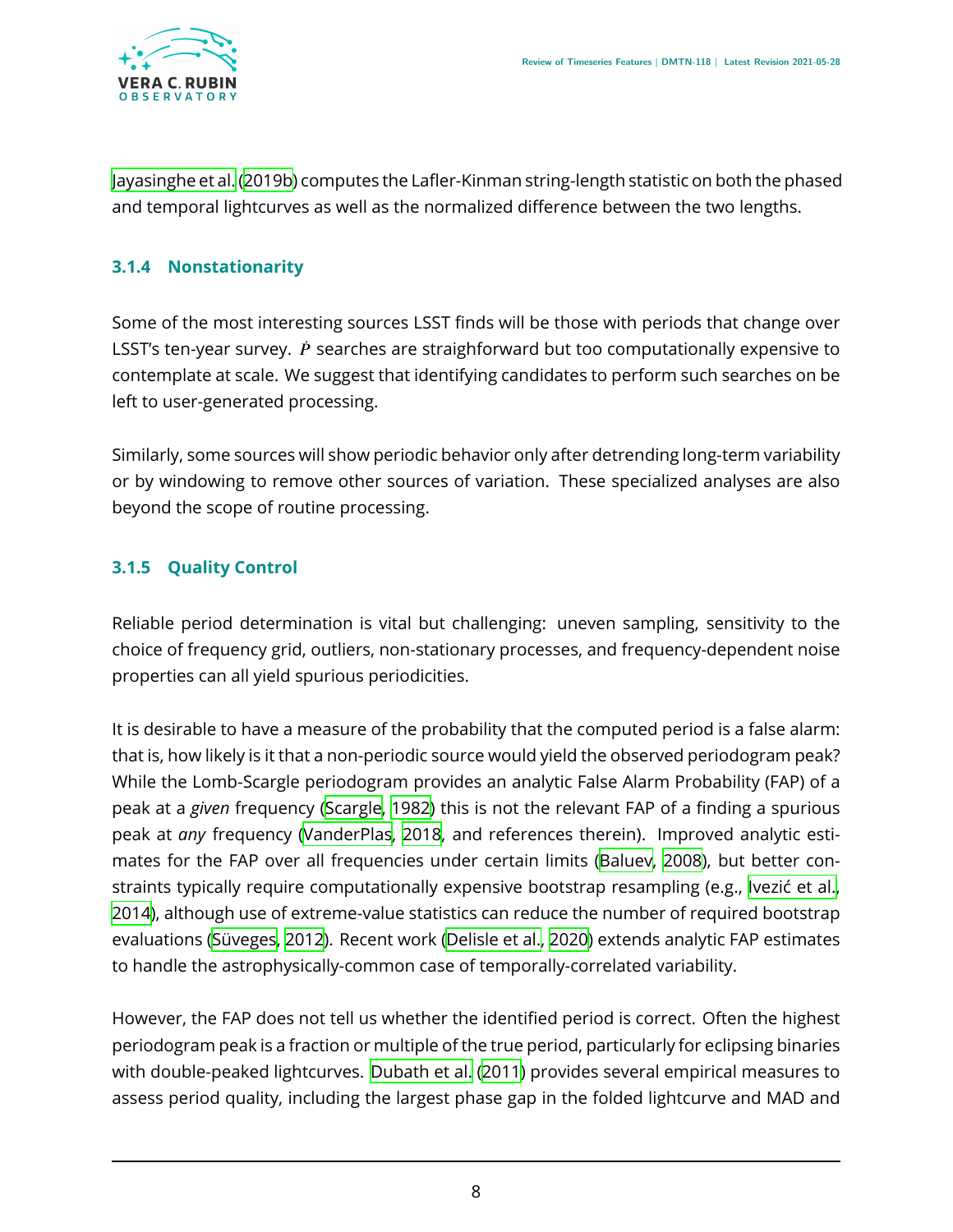

percentile values of the scatter of the residuals about the lightcurve phased at the Lomb-Scargle period as well as twice its value. These are also adopted by([Richards et al.](#page-33-2), [2012b\)](#page-33-2). [Sánchez-Sáez et al.](#page-33-5) ([2021\)](#page-33-5) computes a "periodogram pseudo-entropy" from peaks in the periodogram as well as power ratios of the selected period and ratios thereof.

Given that no single period-finding method is optimal for all classes of sources [\(Graham et al.](#page-30-9), [2013b\)](#page-30-9), it would be valuable to report periods derived from multiple period-finding algorithms. However, this may not be computationally feasible, particularly within the required 60 sec alert production latency.

### <span id="page-13-1"></span><span id="page-13-0"></span>**3.2 Characterization of Aperiodic Variability**

#### **3.2.1 Amplitudes and Percentiles**

A wide variety of combinations and scalings of percentile amplitudes are reported in the literature. For example, [Kinemuchi et al.](#page-32-11) [\(2006](#page-32-11)) uses a magnitude ratio of (max−median) / (max−min)), sometimes known as the "M-test statistic." [Kim & Bailer-Jones](#page-32-5) ([2016\)](#page-32-5) calculates the difference of the 75% and 25% values (the inter-quartile range).

We suggest it may be more expedient to simply report the raw flux percentiles per band and let users construct differences and ratios as desired, rather than using the complex set of normalized difference ratios defined in [Richards et al.](#page-33-0) [\(2011](#page-33-0)) and [LDM-151](#page-34-0).

### <span id="page-13-2"></span>**3.2.2 Other Statistics**

Some commmonly-computed statistics include reduced  $\chi^2$  for a constant model:

$$
\chi^2/\text{d.o.f.} = \frac{1}{N-1} \sum_{i=1}^{N} \left( \frac{m_i - \bar{m}}{\sigma_i} \right)^2 \tag{7}
$$

This may be used to derive the probability that the variability is unlikely to be due to chance variations from a constant source (e.g., [McLaughlin et al.,](#page-32-12) [1996](#page-32-12)).

[Enoch et al.](#page-30-13) ([2003\)](#page-30-13) proposed a Robust Median Statistic: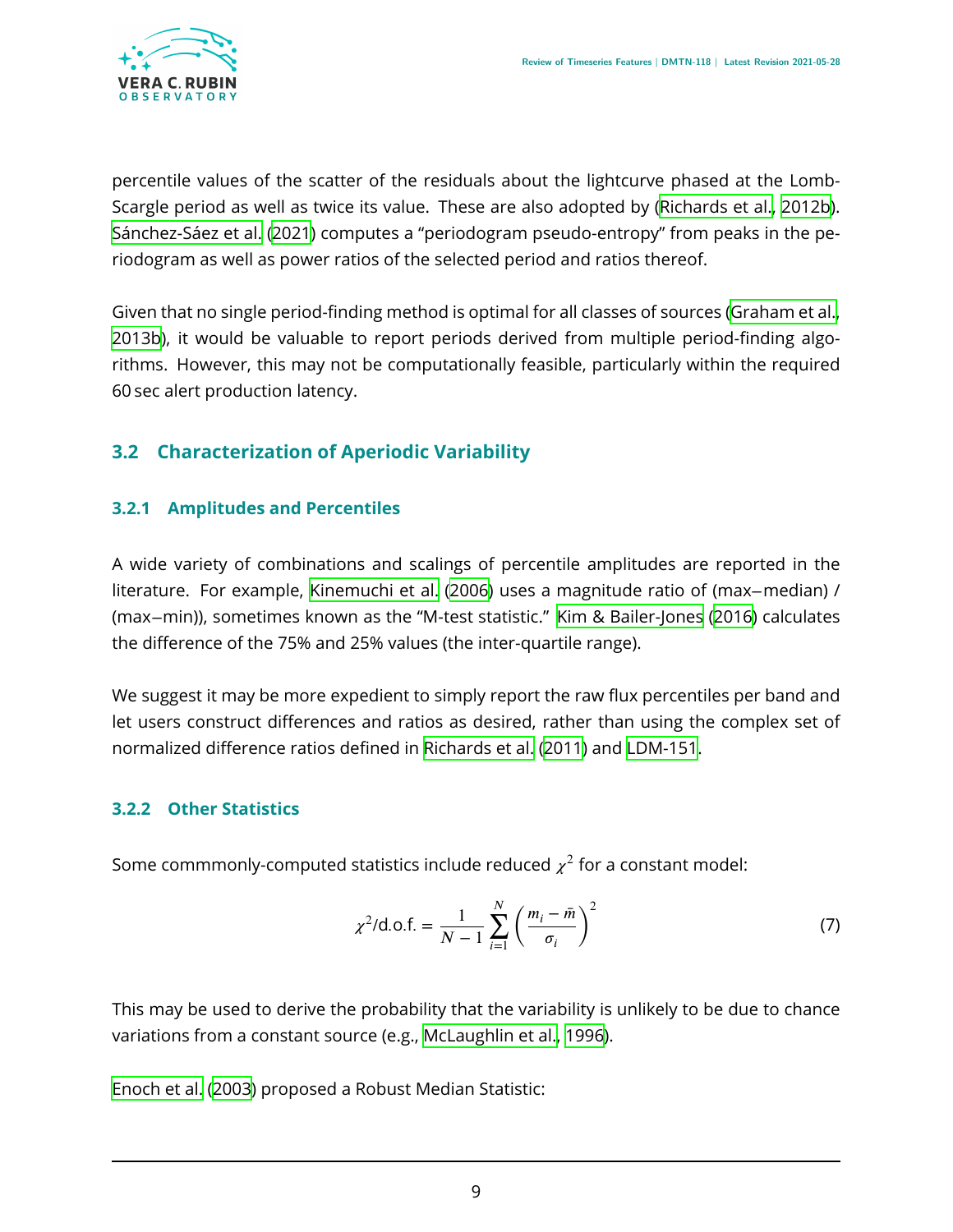

$$
ROMS = (N - 1)^{-1} \sum_{i=1}^{N} \frac{|m_i - \text{median}(m_i)|}{\sigma_i}
$$
 (8)

Excess variance  $\sigma_{sys}$  is sometimes used to capture the amount of variability not represented by stastical error bars (e.g., in [Bernstein et al.](#page-29-4), [2018\)](#page-29-4):

$$
\sigma_{\text{sys}}^2 \equiv \left\langle \Delta m_i^2 - \sigma_{\text{stat},i}^2 \right\rangle
$$
  
\n
$$
\Delta m_i \equiv \frac{m_i - \bar{m}}{\sqrt{1 - w_i / \sum w_j}}
$$
  
\n
$$
w_i \equiv \sigma_{\text{stat},i}^{-2}
$$
  
\n
$$
\bar{m} \equiv \frac{\sum w_j m_j}{\sum w_j}
$$
\n(9)

The normalized excess variance can be calculated (e.g., [Nandra et al.](#page-32-13), [1997;](#page-32-13) [Allevato et al.](#page-29-5), [2013\)](#page-29-5) as:

$$
\sigma_{\text{sys,norm}}^2 \equiv \frac{\sigma_{\text{sys}}^2}{N \bar{m}^2} \tag{10}
$$

[Richards et al.](#page-33-2) ([2012b\)](#page-33-2) compute a robust skew measure gskew designed for objects that rapidly decrease in brightness:

 $(\text{med}(m) - \text{med}(m[0 : p])) + (\text{med}(m) - \text{med}(m[p : 10))$ 

where  $p = 0.03$ .

[Kim et al.](#page-32-14) ([2011\)](#page-32-14) calculate the number of objects above and below a variability threshold computed from the autocorrelation. They also calculate the "range of a cumulative sum" defined as

$$
R_{\text{cs}} = \max(S) - \min(S)
$$
  

$$
S_{l} = \frac{1}{N\sigma} \sum_{i=1}^{l} (m_{i} - \bar{m}).
$$
 (11)

They also compute the ratio of the standard deviation to the mean magnitude. They adapt a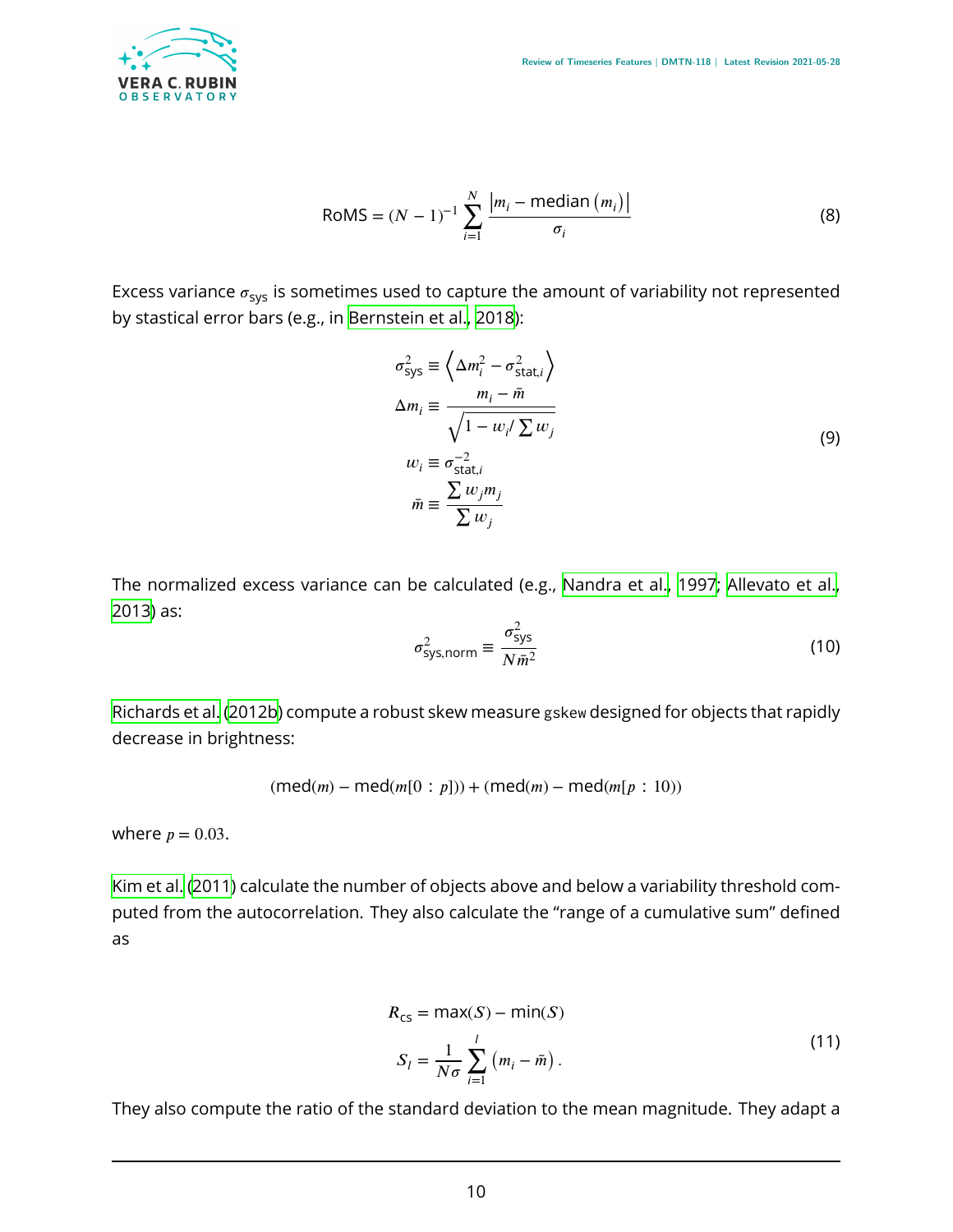

*Con* metric from [Wozniak](#page-34-14) [\(2000](#page-34-14)) that assesses how many sets of three consecutive data points are more than  $2\sigma$  outliers in the same direction. Finally they use the von Neumann ratio

$$
\eta = \frac{1}{(N-1)\sigma^2} \sum_{i=1}^{N-1} (m_{i+1} - m_i)^2
$$
 (12)

which assesses the smoothness of a lightcurve by calculating the squared differences of consecutive points.

[Kim et al.](#page-32-10) ([2014\)](#page-32-10) proposed an alternative von Neumann ratio to account for unequal sampling:

$$
\eta^{e} = \bar{\omega} \left( t_{N-1} - t_{1} \right)^{2} \frac{\sum_{i=1}^{N-1} w_{i} \left( m_{i+1} - m_{i} \right)^{2}}{\sigma^{2} \sum_{i=1}^{N-1} w_{i}}
$$
\n
$$
w_{i} = \frac{1}{\left( t_{i+1} - t_{i} \right)^{2}}.
$$
\n(13)

[Mowlavi](#page-32-15) [\(2014](#page-32-15)) discusses the Abbe value,  $\mathcal{A} = \eta/2$ , and performs a sliding window computation of it on sub-regions of the lightcurve. Comparing the mean of these subsample Abbe values  $\mathscr{A}_{sub}$  to that of the whole timeseries gives the "excess Abbe value":

$$
\mathcal{E}_{\mathcal{A}} \equiv \overline{\mathcal{A}_{\text{sub}}} - \mathcal{A} \tag{14}
$$

which can distinguish transient, pulsating, trended, and featureless lightcurves in the  $\mathscr{E}_{\mathscr{A}}$  vs.  $\mathscr A$  plane for 100-day window timescales.

[Kim & Bailer-Jones](#page-32-5) [\(2016\)](#page-32-5) computes the ratio of the squared sum of residuals above and below the median, which [Jayasinghe et al.](#page-31-3) [\(2019b\)](#page-31-3) reports is effective in identifying eclipsing binaries. They also include the Shapiro-Wilk statistic, which tests for normality.

[Tamuz et al.](#page-34-15) [\(2006](#page-34-15)) defines an "alarm" statistic for detecting runs on residuals  $r_{ij}$ :

$$
\mathcal{A}_{\text{alarm}} = \frac{1}{\chi^2} \sum_{i=1}^{M} \left( \frac{r_{i,1}}{\sigma_{i,1}} + \frac{r_{i,2}}{\sigma_{i,2}} + \dots + \frac{r_{i,k}}{\sigma_{i,k_i}} \right)^2 - \left( 1 + \frac{4}{\pi} \right)
$$
(15)

where  $i$  denotes the  $i$ th "run" of consecutive residuals of the same sign and  $j$  is the  $j$ th measurement in that run. This statistic is implemented in VARTOOLS for a constant model. [Sokolovsky](#page-34-4)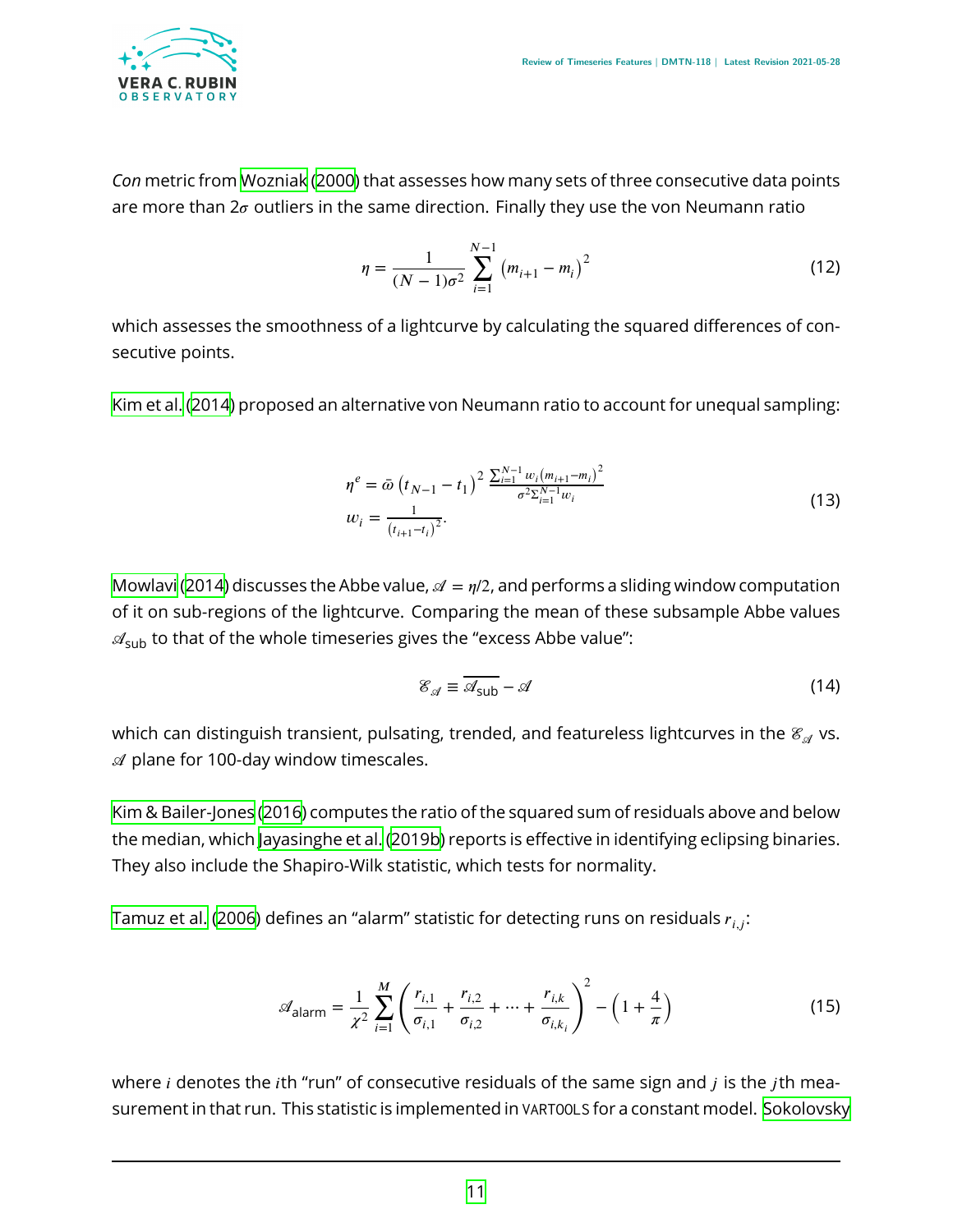

[et al.](#page-34-4) [\(2017](#page-34-4)) describes some related variants, including the  $S_B$  variability statistic of [Arellano](#page-29-6) [Ferro et al.](#page-29-6) ([2012\)](#page-29-6).

[Stetson](#page-34-2) ([1996\)](#page-34-2) developed an  $L$  index which is a weighted product of the  $J$  and  $K$  indicies already included in our baseline feature set. [Sokolovsky et al.](#page-34-4) [\(2017](#page-34-4)) describes variants of the Welch-Stetson I [Welch & Stetson](#page-34-16) ([1993\)](#page-34-16) and Stetson J, K, and L indices which relax assumptions that the observations are taken in simultaneous pairs.

tsfresh includes a range of statistics for generic non-astronomical timeseries, including ap-proximate entropy<sup>[5](#page-16-0)</sup>, which quantifies irregularity in timeseries data; various tests and measures of autocorrelation and nonstationarity; and number of mean crossings.

[Mislis et al.](#page-32-16) [\(2016](#page-32-16)) presents two features later adopted by [Narayan et al.](#page-33-3) [\(2018](#page-33-3)), an integral of the autocorrelation over all lags  $\tau$ :

$$
A_1 = \left| \sum_{r=1}^{n} \left( \frac{1}{(n-\tau) \cdot \text{rms}^2} \sum_{i=1}^{n-r} (x_i - \bar{x}) (x_{i+\tau} - \bar{x}) \right) \right| \tag{16}
$$

and a modification of the Shannon Entropy comparing the observed CDF of the data to a normal distribution.

[Sánchez-Sáez et al.](#page-33-5) ([2021\)](#page-33-5) computes a "Mexican Hat Power Spectrum" to assess the lightcurve variance at 10 and 100 day timescales.

Many classes of accreting systems—especially AGN but also cataclysmic variables, X-ray binaries, and Young Stellar Objects—show stochastic variability.

[\(Kozłowski](#page-32-17), [2016,](#page-32-17) and references therein) describe the use of the Structure Function to capture the variability of the data as a function of lag time  $\delta t$ . This distribution may be characterized by a power-law index and a decorrelation timescale at which the Structure Function slope flattens into white noise. The authors caution about conflicting definitions and parameterizations of the Structure Function in the literature.([Hernitschek et al.,](#page-31-5) [2016](#page-31-5)) uses Gaussian Processes to derive a multi-band Structure Function, while [Hu & Tak](#page-31-12) ([2020\)](#page-31-12) uses a Kalman filtering approach to determine the likelihood of a multi-band Damped Random Walk model with  $O(k^3n)$ 

<span id="page-16-0"></span><sup>5</sup> [https://en.wikipedia.org/wiki/Approximate\\_entropy](https://en.wikipedia.org/wiki/Approximate_entropy)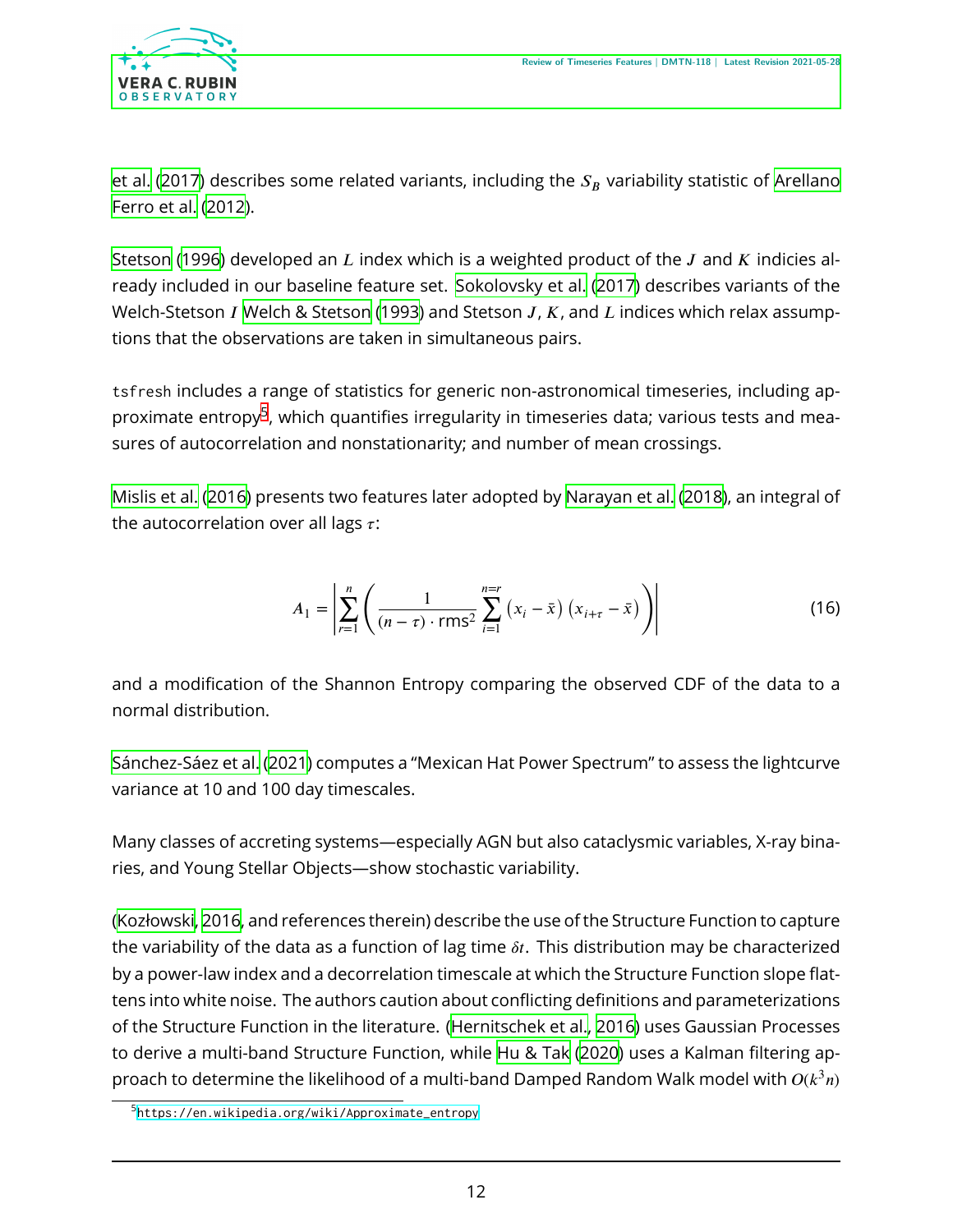

complexity. [\(Graham et al.,](#page-30-14) [2014\)](#page-30-14) proposes an alternative metric, the Slepian Wavelet Variance. A general family of Continuous Autoregressive Moving Average (CARMA) models can also be used to model the stochastic variability([Moreno et al.](#page-32-18), [2019,](#page-32-18) and references therein). [Sánchez-Sáez et al.](#page-33-5) [\(2021](#page-33-5)) and [De Cicco et al.](#page-30-15) [\(2021](#page-30-15)) included Damped Random Walk, Structure Function, and Irregular Autoregressive (CAR(1)) fits in their classification of ZTF alerts and VLT data, respectively.

Several distinct classes of astronomical sources show outbursts (or dips) relative to a quiescent magnitude; these include cataclysmic variables and other compact binaries, stellar flares, Young Stellar Objects, and AGN. The *Lasair* broker uses exponential moving averages to detect outbursts (Roy Williams, priv. comm.):

$$
EMA(t) = f * EMA(tp) + (1 - f) * m(t)
$$
  

$$
f = exp{-(t - tp)/\tau}
$$
 (17)

where  $t_{p}$  is the previous detection time and  $\tau$  is a timescale. *Lasair* uses  $\tau$  values of 2 days, 8 days, and 28 days. Other approaches for detecting outbursts includes Bayesian Blocks([Scar](#page-33-13)[gle et al.,](#page-33-13) [2013\)](#page-33-13) and various prescriptions for detecting consecutive "runs" (e.g., [Chang et al.](#page-29-7), [2015\)](#page-29-7).

#### <span id="page-17-0"></span>**3.2.3 Characterizing Multi-band Lightcurves**

[Kim et al.](#page-32-10) ([2014\)](#page-32-10) calculates quantiles and the von Neumann ratio on a  $B - R$  color lightcurve derived from a survey with near-simultaneous multi-band measurements.

### <span id="page-17-1"></span>**3.3 Characterization of Transients**

While the boundary between transient events and aperiodic variability can be fuzzy, the baselined features from [Richards et al.](#page-33-0) ([2011\)](#page-33-0) were derived solely for applications to variable stars. Rapid identification and classification of transients in the LSST alert stream will thus benefit from their own specialized features. We review here several transient classification ap-proaches from the literature<sup>[6](#page-17-2)</sup>.

<span id="page-17-2"></span><sup>6</sup> From <https://www.kaggle.com/michaelapers/the-plasticc-astronomy-classification-demo> and [https:](https://github.com/villrv/TransientClassifierTable) [//github.com/villrv/TransientClassifierTable](https://github.com/villrv/TransientClassifierTable)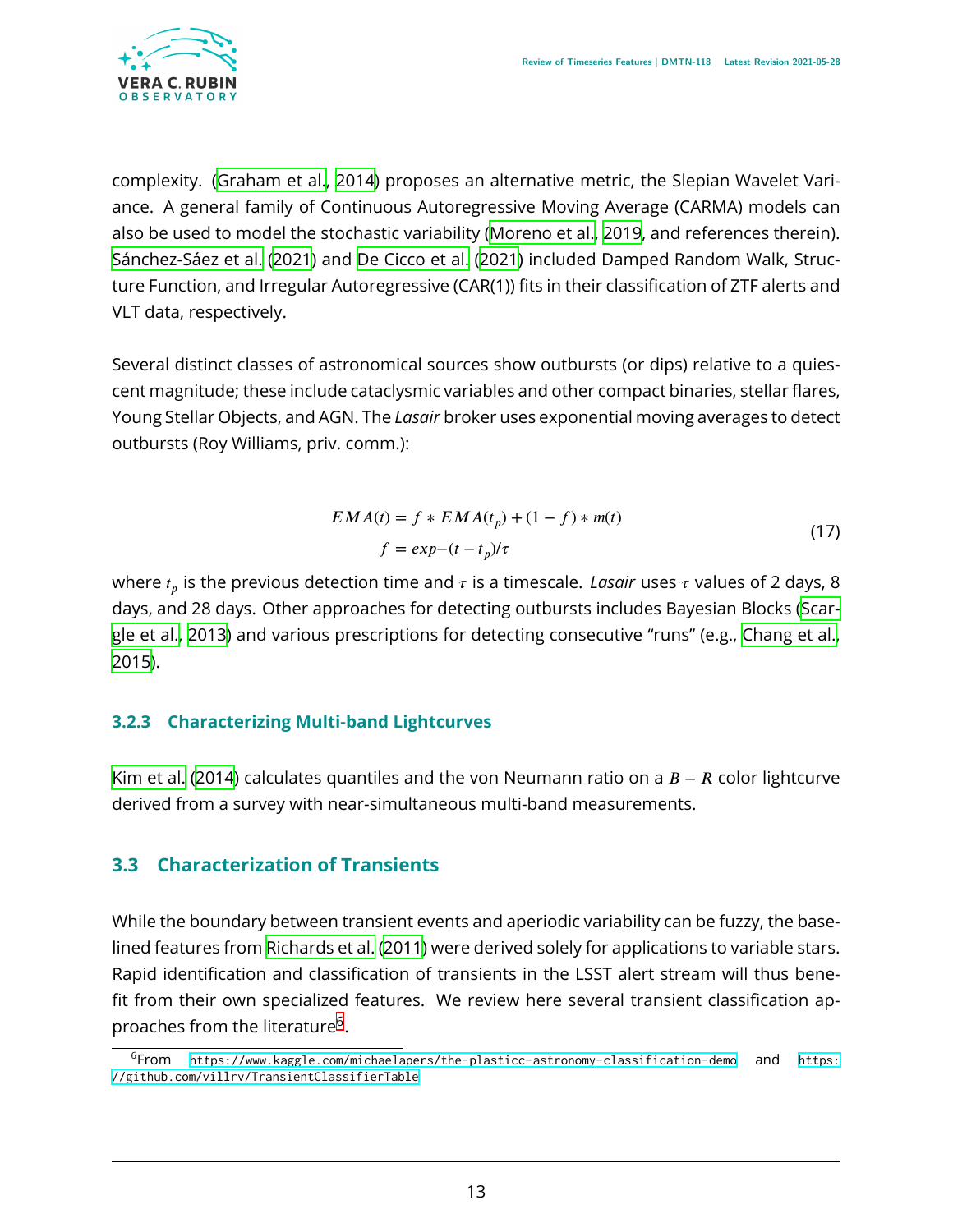

The redshift of the transient host galaxy is a key input for transient classification. LSST will not provide directly a single redshift for a given transient. Rather, each DIAObject will include the IDs of the three nearest star-like and galaxy-like Objects from the most recent LSST Data Release as well as the three nearest extended objects from a low-redshift galaxy catalog [\(DPDD\)](https://docushare.lsstcorp.org/docushare/dsweb/Get/LSE-163). Science users or brokers can use these ids to obtain photometric redshifts from LSST Data Releases if they have Data Rights. An additional crossmatch to a low-redshift galaxy catalog is under study. [DMTN-049](#page-30-16) discusses photometric redshifts in more detail.

#### <span id="page-18-0"></span>**3.3.1 Template and Model Fitting**

Lightcurve fitting is common in transient classification. Some authors use software (e.g., [Jha](#page-31-13) [et al.,](#page-31-13) [2007](#page-31-13); [Kessler et al.,](#page-31-14) [2009](#page-31-14); [Sako et al.,](#page-33-14) [2011](#page-33-14); [Barbary](#page-29-8), [2014;](#page-29-8) [Guillochon et al.,](#page-31-15) [2018](#page-31-15)) to fit templates or models derived from observed transients (e.g., [Nugent et al.,](#page-33-15) [2002](#page-33-15); [Guy et al.](#page-31-16), [2007;](#page-31-16) [Conley et al.,](#page-30-17) [2008](#page-30-17); [Kessler et al.,](#page-32-4) [2019](#page-32-4); [Vincenzi et al.](#page-34-17), [2019\)](#page-34-17).

Others use analytic models meant to capture typical transient lightcurve shapes.

[Newling et al.](#page-33-16) ([2011\)](#page-33-16) fit a parametric function with free parameters of explosion time, amplitude, relative rise and decay times, temporal stretch, and a tail decay function  $\Psi(t)$ :

$$
F(t) = A \left(\frac{t - \phi}{\sigma}\right)^k \exp\left(-\frac{t - \phi}{\sigma}\right) k^{-k} e^k + \Psi(t).
$$
 (18)

[Bazin et al.](#page-29-9) [\(2011](#page-29-9)) developed a parameterization with the goal of identifying SNe Ia:

$$
f^{k}(t) = A^{k} \frac{e^{-\left(t - t_{0}^{k}\right)/\tau_{fall}^{k}}}{1 + e^{-\left(t - t_{0}^{k}\right)/\tau_{rise}^{k}}} + c^{k}.
$$
\n(19)

[Karpenka et al.](#page-31-17) [\(2013](#page-31-17)) developed a generic parameterization that can fit double-peaked lightcurves:

$$
f(t) = A \left[ 1 + B \left( t - t_1 \right)^2 \right] \frac{e^{-(t - t_0)/T_{\text{fall}}}}{1 + e^{-(t - t_0)/T_{\text{rise}}}}.
$$
 (20)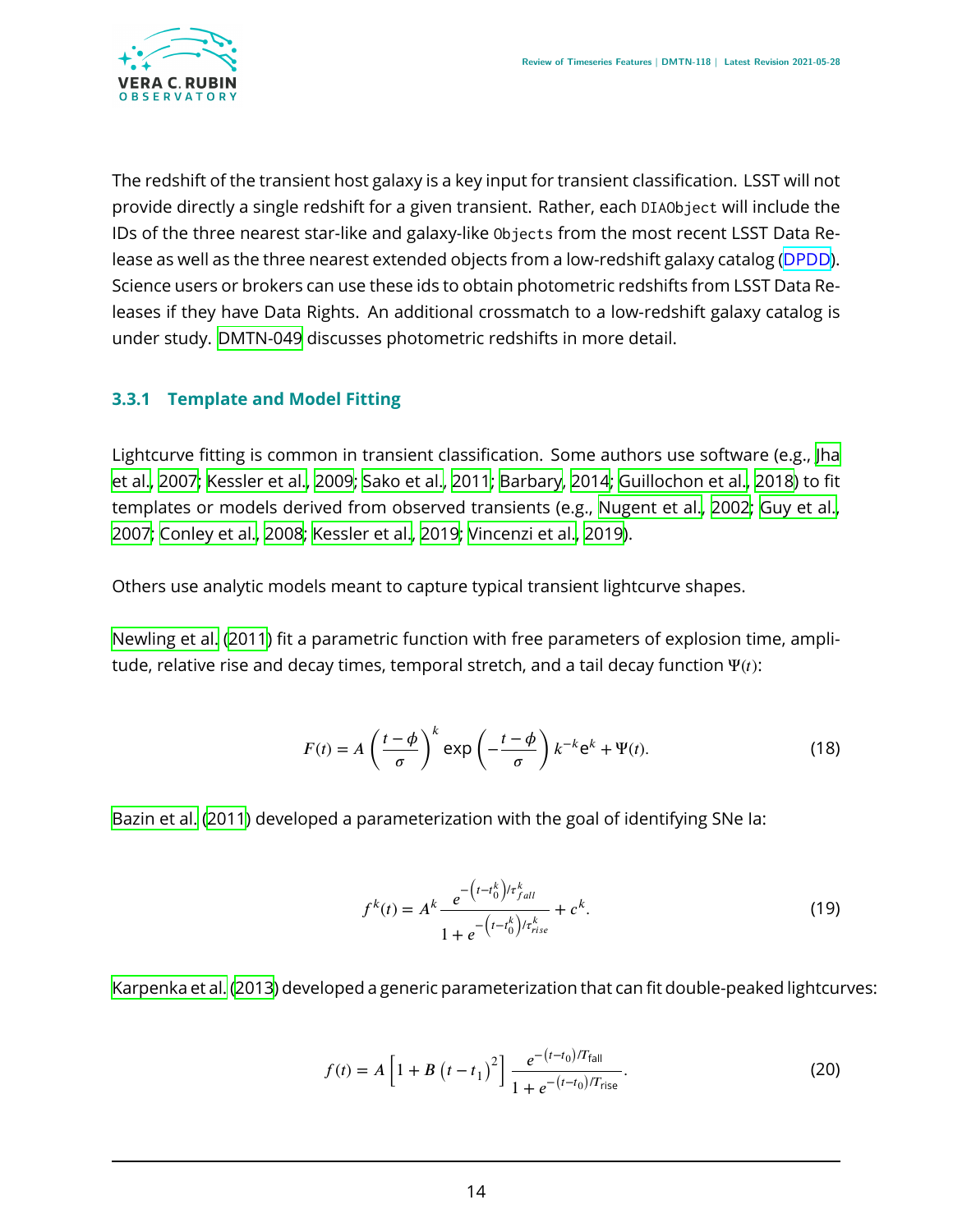

[Villar et al.](#page-34-18) ([2019\)](#page-34-18) developed an analytic model for generic explosive transient lightcurves, including a plateau phase (but that does not capture the second peak in Type Ia SNe directly):

$$
F = \begin{cases} \frac{A + \beta(t - t_0)}{1 + e^{-(t - t_0)/r \text{ size}}} & t < t_1\\ \frac{(A + \beta(t_1 - t_0))e^{-(t - t_1)/r \text{ fall}}}{1 + e^{-(t_0 - t_0)/r \text{ rise}}} & t \ge t_1 \end{cases} \tag{21}
$$

[Sánchez-Sáez et al.](#page-33-5) [\(2021](#page-33-5)) modified the parametric model of [Villar et al.](#page-34-18) ([2019\)](#page-34-18) to smoothly transition between the two piecewise functions:

$$
F = \frac{A\left(1 - \beta'\frac{t - t_0}{t_1 - t_0}\right)}{1 + \exp\left(-\frac{t - t_0}{\tau_{\text{rise}}}\right)} \cdot \left[1 - \sigma\left(\frac{t - t_1}{3}\right)\right]
$$
  
+ 
$$
\frac{A\left(1 - \beta'\right)\exp\left(-\frac{t - t_1}{\tau_{\text{tail}}}\right)}{1 + \exp\left(-\frac{t - t_0}{\tau_{\text{rise}}}\right)} \cdot \left[\sigma\left(\frac{t - t_1}{3}\right)\right]
$$
(22)

where  $\sigma(t)$  is the sigmoid function.

Microlensing events have characteristic shapes which can be fit using standard optimization algorithms. VARTOOLS implements a basic microlensing model from [Wozniak et al.](#page-34-19) [\(2001](#page-34-19)).

Finally, some authors employ non-parametric models. [Richards et al.](#page-33-17) ([2012a\)](#page-33-17) and [Ishida &](#page-31-18) [de Souza](#page-31-18) [\(2013\)](#page-31-18) used a nonparametric cubic spline. [Varughese et al.](#page-34-20) [\(2015](#page-34-20)) and [Lochner](#page-32-19) [et al.](#page-32-19) [\(2016](#page-32-19)) decomposed the lightcurve using wavelets after mapping to a uniform temporal grid using cubic splines and Gaussian Processes, respectively. [Revsbech et al.](#page-33-18) [\(2018](#page-33-18)) used Gaussian Processes for data augmentation and [Boone](#page-29-2) [\(2019](#page-29-2)) introduced a Gaussian Process model for arbitrary transients that modeled both the temporal and spectral dimensions, enabling simultaneous multi-band fitting. For our purposes, the difficulty with nonparameteric representation is that they are difficult to represent compactly, although various features may be extracted from the nonparametric model (e.g., [Boone](#page-29-2), [2019\)](#page-29-2).

For explosive transients, key generic observables to capture include the slope of the rising and falling lightcurve, estimates of the source color, and estimates of the time of the peak. However, these may vary from band to band. In Wide-Fast-Deep the sparse sampling in indi-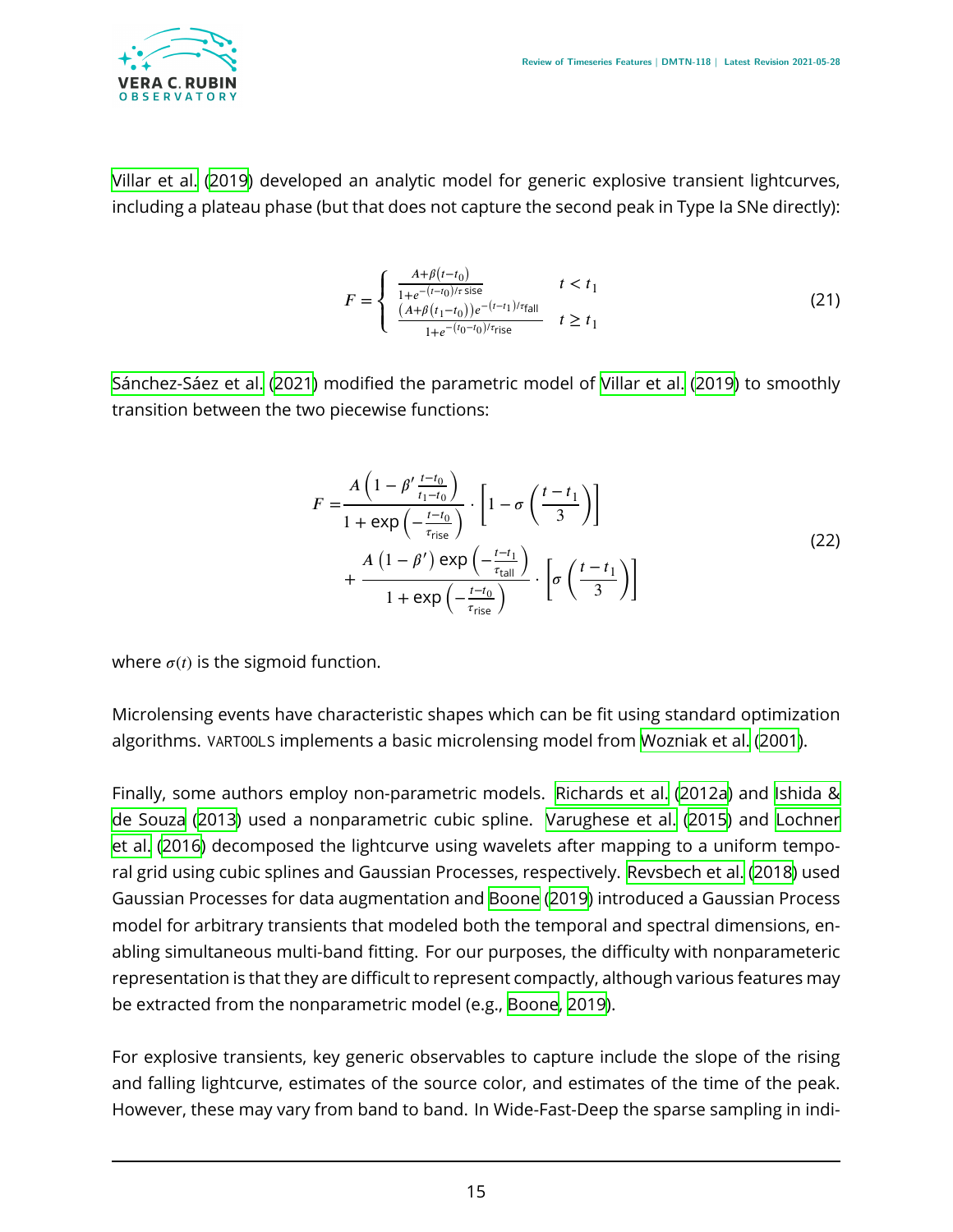

vidual filters may not provide enough points to perform fits in individual bands. Additionally, some form of interpolation may be required to estimate source color as a function of time depending on the distribution of filters within the adopted LSST cadence.

Information about non-detections can also be important in understanding a transient's evolution and distinguishing it from other classes of source. [Sánchez-Sáez et al.](#page-33-5) [\(2021](#page-33-5)) included several nondetection features in their ZTF alert classifier.

[Villar et al.](#page-34-3) [\(2020](#page-34-3)) trained an autoencoder to compress Gaussian-Process-interpolated supernova lightcurves into a low-dimensional latent space. These features were then combined with per-band times to rise to peak, times to fall from peak, peak absolute magnitudes, median post-peak slope, and light-curve integral (each calculated from the interpolated GP lightcurves) to train a random-forest classifier.

# <span id="page-20-0"></span>**4 Open Questions and Practical Concerns**

<span id="page-20-1"></span>In this section we highlight open issues that warrant further study.

### **4.1 AP and DRP Timeseries features**

*Should AP's* DIAObject *features be the same as the DRP* DIAObject *and* Object *features, as assumed in the current baseline?* Without AP's latency requirements, more computationally expensive features (or simply more features) could be computed. DRP will compute features for the full LSST lightcurve, so features sensitive to more subtle signals could be valuable.

AP timeseries features will not need to identify variable objects (e.g., [Pashchenko et al.](#page-33-4), [2018](#page-33-4)), as in AP only objects that vary relative to the template image will produce DIASources. In DRP, however, we will compute timeseries features on all DIAObjects and Objects regardless of their variability.

<span id="page-20-2"></span>Having disparate feature sets between AP and DRP could cause some user confusion, but our judgment is that this is a minor issue. We suggest that a larger set of features be contemplated for DRP (subject to sizing model considerations), but that they be a superset of those used for AP so that users can compare AP and DRP features that are common.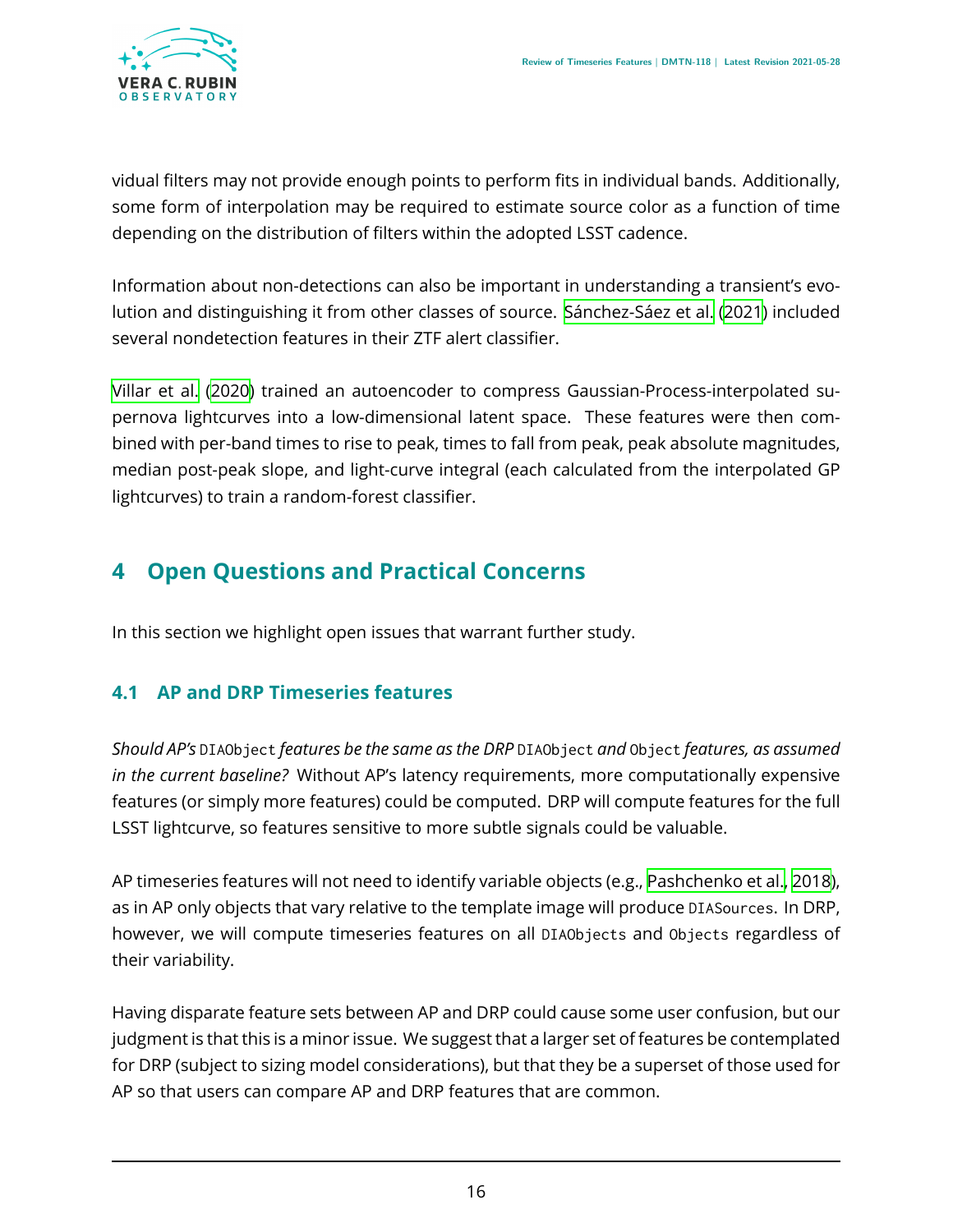

#### **4.2 Multi-band features**

Most timeseries features to date are computed on single-band timeseries data. The current baseline calls for LSST to compute single-band features independently on each LSST band. *Are there new features we could develop that take advantage of LSST's sparse multi-band data?* Multi-band period fitting has already been developed. Model-dependent lightcurve fits could provide interpolated color estimates for transients. Are there other timeseries features that could be usefully generalized from their current single-band form?

One option would be to perform single-band fitting when there are enough data points to warrant it, and to fall back to multi-band fitting in other cases. The disadvantage to this approach is that it is wasteful from a storage perspective (the same fit is duplicated over six per-band columns).

### <span id="page-21-0"></span>**4.3 Number of data points**

When a new DIAObject is identified in AP, it will only have one DIASource. *Are there threshold numbers of epochs (per band) we should require before computing some timeseries features?* Even basic statistics like the mean require 2–3 points to provide information, and more complex features like period finding need tens of epochs. Since many false positives will only have a few detections, omitting them from feature computation would provide savings.

We propose to empirically determine the minimum numbers of DIASources required to obtain meaningful results for various features. Features not computed will have values set to NULL.

#### <span id="page-21-1"></span>**4.3.1 Period finding**

The LSST main survey has 825 fiducial visits per pointing, divided among six bands. In AP, the number of epochs available for period fitting in a single band using the 12 month DIASource history (10-30) is at the very lower limit of what is needed for effective period fitting. This suggests that a multi-band period fit will be required for AP.

DRP will fit timeseries features using the entire DIASource history, so after several years of the survey single-band period finding could be effective. Are there astrophysical sources where we expect the period to differ by band, or where the assumptions of multi-band period fitting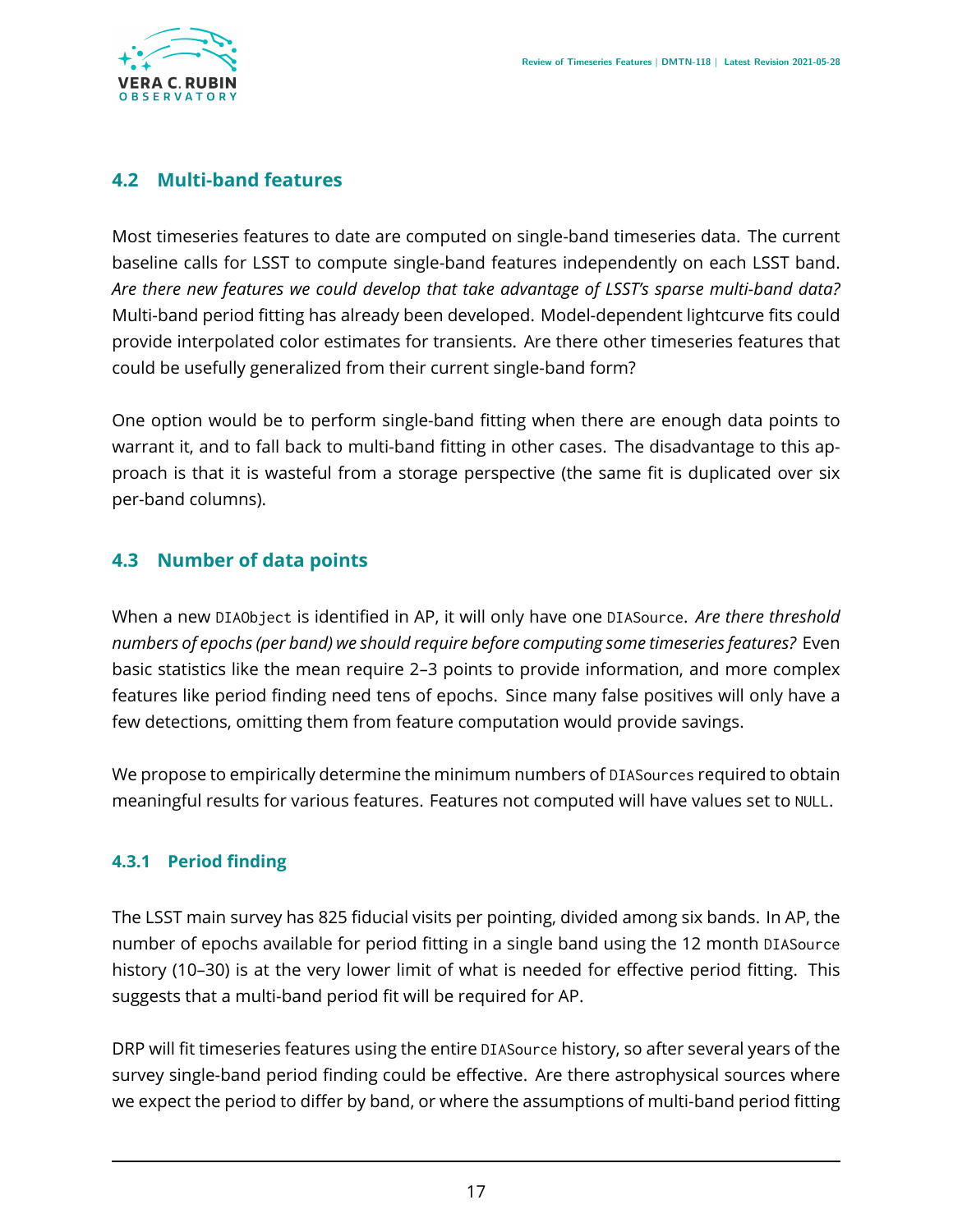

will break down?

DRP will see some sources where the period may change over the lifetime of LSST. Are there enough sources where this is a problem to justify limiting the temporal range of data input to period finding?

### <span id="page-22-0"></span>**4.4 Model Fitting**

Fits to theoretical models for a wide variety of transients, variables, and moving objects can provide great insight into their astrophysics. Models of supernovae, other transients, microlensing events, eclipsing binaries, spotted stars, stellar flares, and more are widely applied in the literature.

#### *Should LSST perform science-specific model fits?*

We argue that in general these fits are better done by science users on self-selected subsamples of the LSST data rather than as part of generic feature computation on all DIAObjects and Objects. First, the very nature of the models is that they are only meaningful for a small subset of the total number of objects LSST has data for; even identifying the relevant subset requires classification which is beyond LSST scope. Additionally, model fitting is typically computationally expensive, and is unlikely to be compatible with the 60-second alert latency budget. Moreover, it is not clear there is sufficient space to store all of the resulting best-fit model parameters, their uncertainties, and the goodness of fit. Finally, the choice of models to fit, their parameter constraints, and so on are best left to specialists.

Accordingly, we recommend features that characterize broad classes of generic events: e.g., the rise time of a transient calculated from a nonparametric fit rather than a SALT2 SN Ia template.

#### <span id="page-22-1"></span>**4.5 Solar System Object Features**

The schema proposed in RFC 620 for the SSObject catalog allocates the same amount of space for periodic features as for DIAObjects. From a code reuse perspective, having the same set of features for both DIAObjects and SSObjects is simple. However, it is not obvious that features developed for transients and AGN are useful to compute on SSObjects.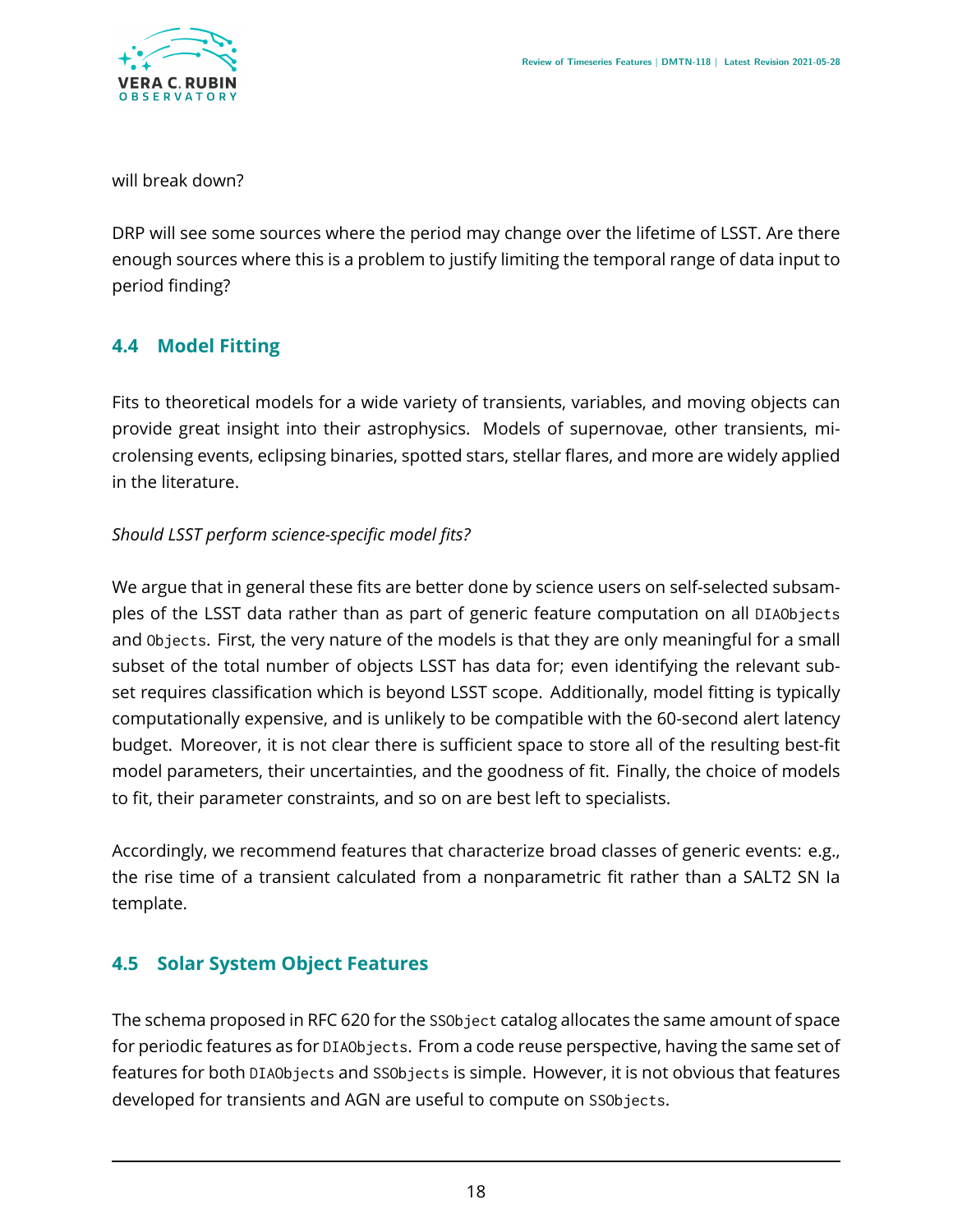

Additionally, we note that for the features to be useful for SSObjects they should be computed on phase-corrected SSSource data points rather than the original DIASources.

### <span id="page-23-0"></span>**4.6 Interpretability**

All of the timeseries features computed will be available for user query. This suggests that we prefer features that are more intelligible to humans where possible, in order to aid in construction of appropriate queries and filters. We expect that the highest-performance machine-learning classifiers will work directly on the data products themselves rather than on the precomputed features, so feature interpretability is more valuable than performance in a hypothetical classifier.

### <span id="page-23-1"></span>**4.7 Storage**

We have budgeted for floats, but most statistics don't have or need many digits of floating point precision. We could cast some features as integers either to save space or to make room for additional features. However, this conversion is lossy and imposes an additional usability burden on users, who must remember when and how to convert any fields to floating point<sup>[7](#page-23-4)</sup>. Additionally the range of the feature must be well-understood to prevent overflows.

### <span id="page-23-2"></span>**4.8 Compute features of flux or magnitudes?**

Most optical classification programs in the literature have featurized lightcurves reported in magnitudes. Given the complications magnitudes impose with negative detections (which will be common in the forced photometry table, for instance) we will compute our features in flux space. It is worth noting that for some features this may lead to altered behavior compared to the literature; we should ensure that the statistical sense of the features we compute is preserved.

### <span id="page-23-3"></span>**4.9 Difference or total flux?**

Each DIASource has multiple flux measurements associated with it. The most important values are psFlux, the point-source flux measured on the difference image, and totFlux, a *forced*

<span id="page-23-4"></span><sup>&</sup>lt;sup>7</sup> or use a provided convenience function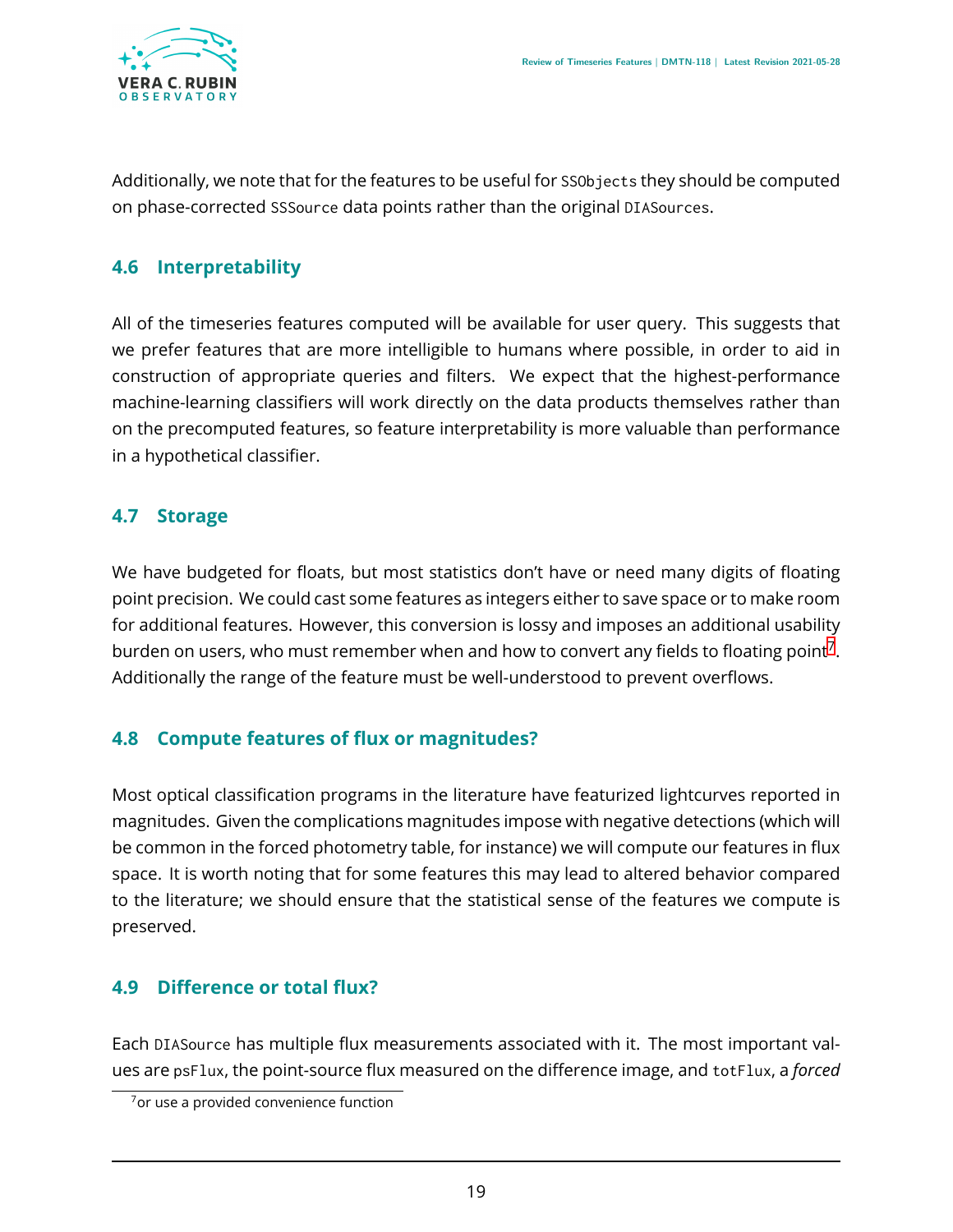

PSF flux measured at the DIASource centroid on the calibrated (unsubtracted) visit image. Different science cases may require that distinct timeseries features be calculated on lightcurves built from different fluxes. Features that try to capture the rise time of a supernovae will obviously use a psFlux lightcurve, as there is no relevant flux in the template. For a periodogram of a variable star, however, the total flux including the flux in the reference may be more appropriate.

It may be suggested that computing timeseries features on fluxes rather than on magnitudes makes this distinction irrelevant. However, since the templates used for subtraction are updated in every data release, this means that the range of psFlux values for variable stars will change with the images used in the templates. This will create jumps when AP processing switches to new templates after each data release. These offsets are different for each variable object because their phases and flux levels are uncorrelated. Section [4.13](#page-26-0) discusses some possible mitigations.

It may be preferable to compute variable star features on the forced photometry measurement (totFlux) on the Processed Visit Image, which would provide the correct absolute flux values no matter the template<sup>[8](#page-24-1)</sup>. However, these measurements will be less reliable in crowded fields, and they are susceptible to centroid errors in the triggering DIASource.

### <span id="page-24-0"></span>**4.10 Compute AP features using Forced Photometry?**

LSST obtains several kinds of forced photometry measurements during Alert Production. When a new DIAObject is created, "precovery" forced photometry is obtained for any images at that position observed in the past 30 days. And each time a field is observed, LSST will compute forced photometry at the positions of all overlapping DIAObjects that have been detected in the last 12 months. In both cases forced photometry is performed both on the difference image and the unsubtracted processed visit image, so the discussion in [§4.9](#page-23-3) also applies to forced photometry.

*Should we use forced photometry measurements (either on difference images or PVIs) to compute timeseries features in AP?* If we only compute features when DIASources are detected, variable star photometry will be highly biased, as no DIASources will be present when the variable star

<span id="page-24-1"></span><sup>&</sup>lt;sup>8</sup>The Alerce ZTF alert classifier described in [Sánchez-Sáez et al.](#page-33-5) ([2021](#page-33-5)) uses a total flux estimate for its variable star features. As ZTF forced photometry measurements are not available, they use the sum of the difference flux and the template flux of the spatially coincident template source, if such a source exists.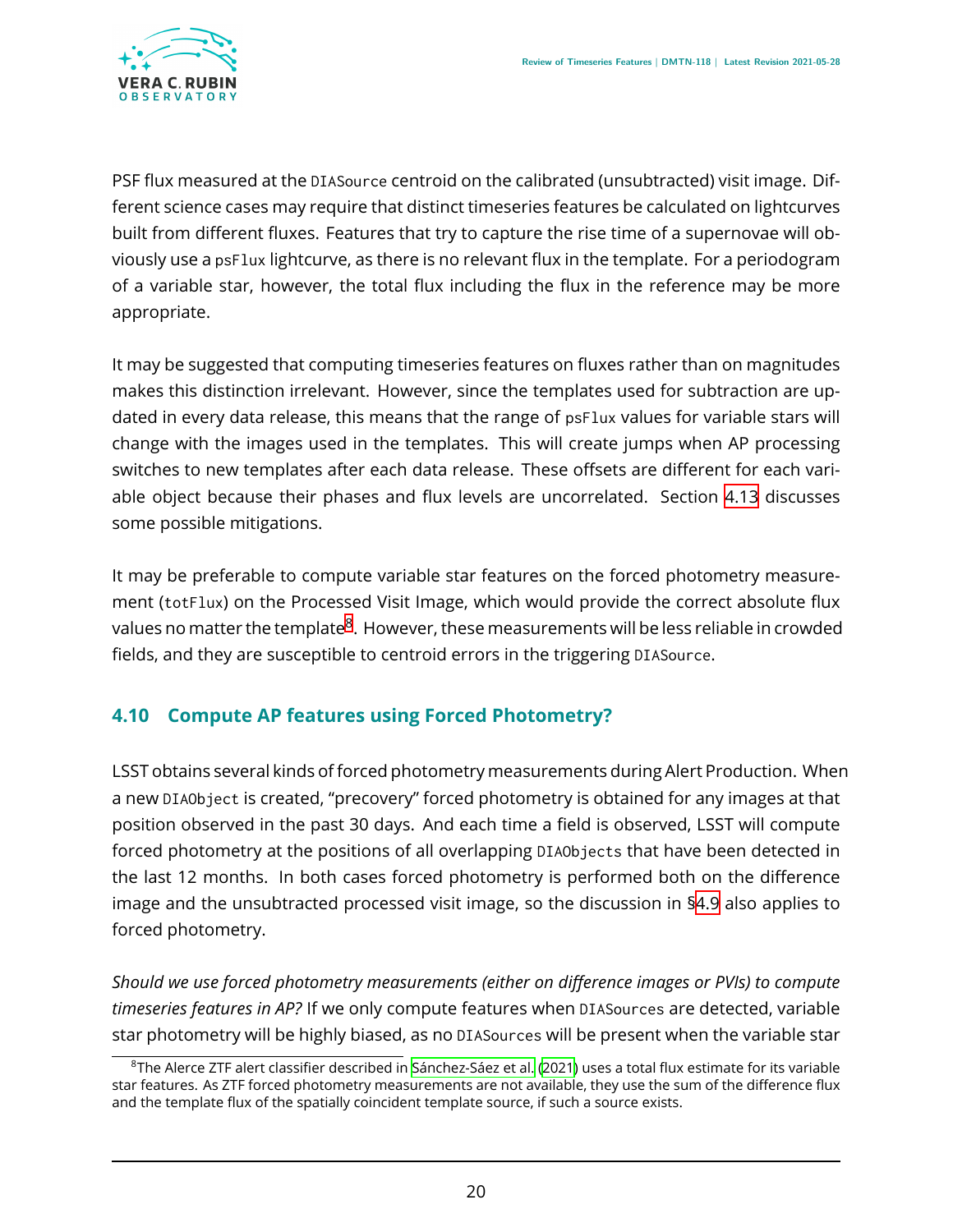

flux is near the template value. However, PSF forced photometry fluxes are sensitive to centroiding errors, whether due to bad image subtractions or errors in modeling proper motion. Moreover, for objects that have faded significantly many forced photometry measurements will simply record zero flux with background noise, which could dilute the signal for some features. [Sánchez-Sáez et al.](#page-33-5) [\(2021\)](#page-33-5) achieved reasonable performance in classifying variable stars from ZTF alerts despite the absence of forced photometry measurements.

There is also a subtlety in interpreting the alert contents. Alerts are only triggered by DIA-Source *detections*, but if we use forced photometry lightcurves for timeseries features the latest measurement will not be identical to the triggering DIASource. Also, DIAObjects would require updating each time a new forced photometery measurement was made, which is not in the current processing plan.

If we did decide that we wanted to update DIAObject features with forced photometry results (and no triggering DIASource) we could do so in a more leisurely way—these would be subject to L1PublicT rather than OTT1 requirements.

In DRP uniform forced photometry lightcurves will be available for all Objects and DIAObjects, so it will make sense to use these to compute the timeseries features.

### <span id="page-25-0"></span>**4.11 Times**

Period-finding and other computations for short-timescale events can be biased by lighttravel time across the solar system. Accordingly our feature computation should should use barycentered times. Pipelines will natively report TAI times. *Should we also store the barycentered times in the* DIASource *record?* The transformation is straightforward to compute; however, if the barycentered time is omitted users will have to recognize that they cannot reproduce our features without first computing the barycentered times.

### <span id="page-25-1"></span>**4.12 Special Programs**

Observations of Special Programs might benefit from different timeseries features to capitalize on the potential changes in image characteristics, time sampling, and total number of observations. *Would special programs benefit from unique timeseries features, and could this be accommodated technically?* As discussed in [DMTN-065](#page-30-18), Special Programs data will be pro-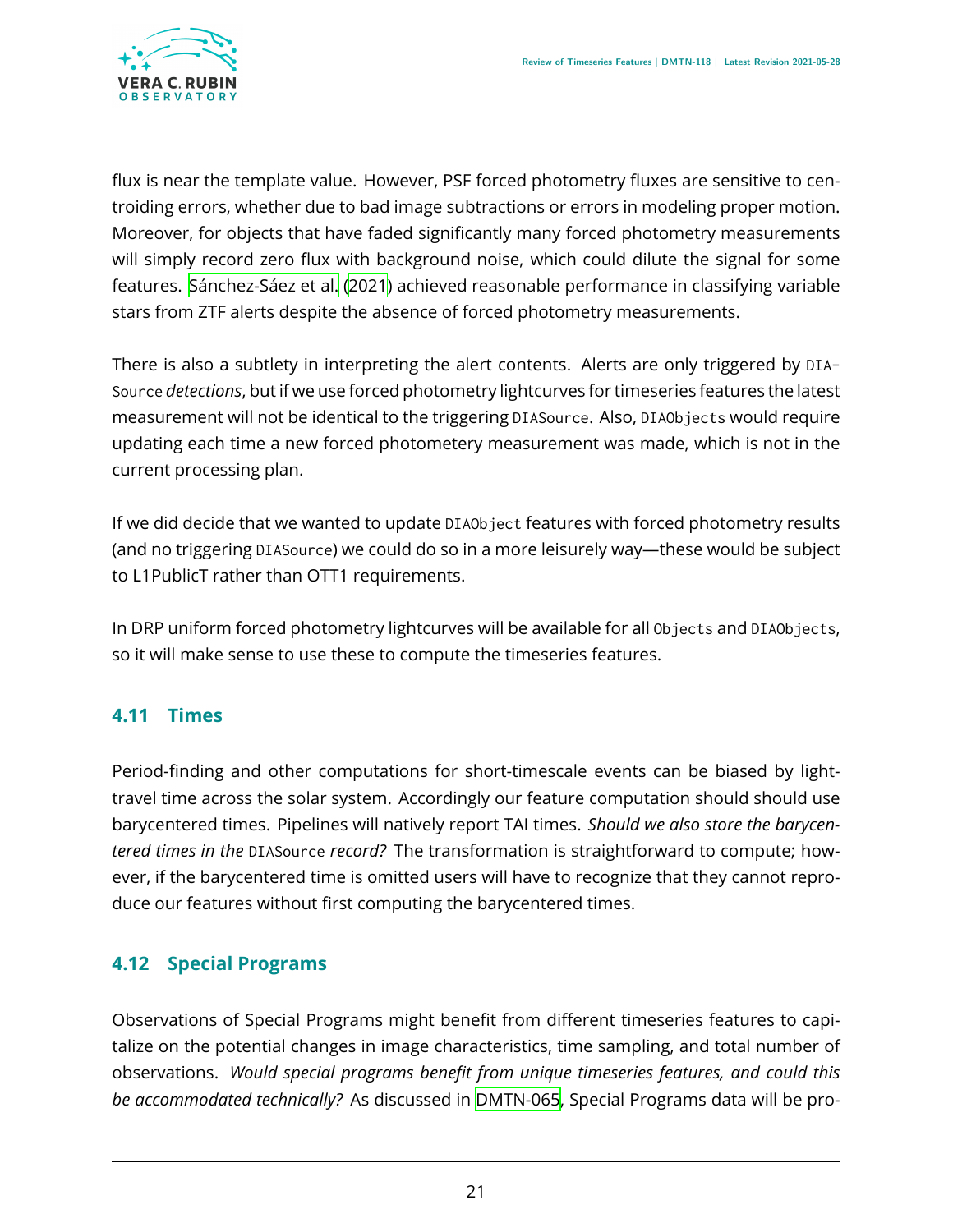

cessed using the same algorithms used for data from the main survey, but the algorithms can be reconfigured. In practice this might mean adding additional frequencies to a Lomb-Scargle periodogram computation, for example, but not adding entirely new classes of model fits.

### <span id="page-26-0"></span>**4.13 Changing Templates**

AP expects to change templates after each major data release, both to improve the quality of the templates and to minimize false detections due to objects with larger proper motion. Template changes will introduce offsets in the difference fluxes for most objects. As we expect Data Releases will occur roughly annually, and we compute lightcurve histories in Alert Production on twelve months of data, this means that there will always be a template offset present in our feature computation.

There are a range of possible solutions to this problem. We could determine offsets for all DIA-Objects by processing the same science exposures with the new and old templates and measuring the change in the DIASource flux, but it is unclear how reliable this procedure would be in practice. A more robust possibility for deriving the offset would be to conduct forced photometry at the DIAObject locations in the old and new templates and difference their fluxes, or to difference the old and new templates and perform forced photometry at the DIAObject locations on the difference of the templates. In either case it would be necessary to apply these offsets consistently and transparently during feature computation for twelve months, before they would be superceded by new values after the next data release.

### <span id="page-26-1"></span>**4.14 Evaluation**

Given the options and questions above, *how can we choose which features to implement?*

Superficially, a large-scale data challenge seems like an appealing way to find the "best" features. However, as discussed in§[4.6](#page-23-0), raw performance by machine-learning classifiers is not the only goal for these features, since they are also used by humans to write queries and alert filters. Additionally, there is no truly LSST-like dataset in existence today to conduct the data challenge on, and the most realistic simulation effort to date (PLaSTICC) only simulated a subset of the wide-ranging event classes LSST will see. Finally, there is no effort available in the LSST construction project to support such an effort, and it is unclear that communitity members are prepared to undertake such a large project without substantial financial support.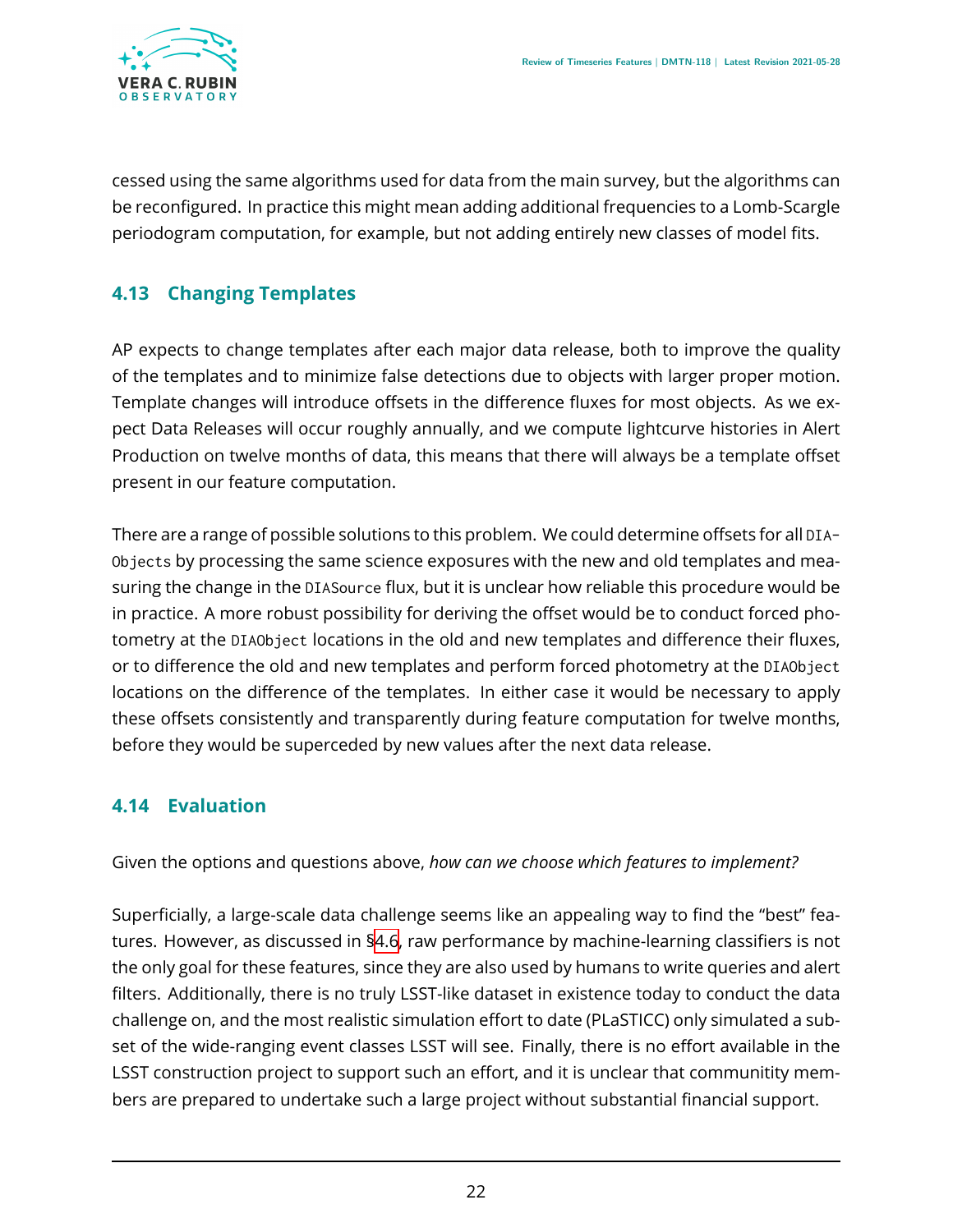

Accordingly we suggest using this document as a starting point and a respository for discussion with the LSST Science Collaborations, and will include the evolving proposed feature set below as an appendix. We suggest that comunity-developed simulations and precursor survey data be used to scientifically validate the features proposed here and their implementation, instead of using them in a data challenge format to actually *select* the features.

Concretely, we suggest that the Project personnel, in coordination with members of the Science Collaborations, use a limited set of *fiducial* object classes, simulated on the baseline cadence, to tune the proposed feature set (e.g., determining the number of period frequencies and harmonics that may be successfully fit; identifying threshold numbers of epochs needed for some features). Broad community validation of the features would occur during the Data Previews (although the temporal baseline and cadences will not match that expected during the full survey).

A relevant and open question is, *Will LSST compute the same features over the ten year survey?* Maintaining the same feature set provides continuity and simplies the continuously-updated PPDB. However, it requires us to correctly develop the LSST feature set before having seen any LSST data, which seems difficult. One option would be to only use a portion of the allocated space in the early survey, so that additional features could be added in later years of operations without removing features previously calculated.

# <span id="page-27-0"></span>**5 Recommendations**

<span id="page-27-1"></span>Here we summarize the questions listed above and our recommendations.

### **5.1 Periodic Features**

Since LSST images are spread among six filters, we expect that best results will be achieved by using a multi-band period search technique. We recommend providing an Adaptive Fourier Decomposition rather than a nonparameteric period estimate, as the Fourier parameters may be used to identify variable types.

<span id="page-27-2"></span>We will include an analytic estimate of the False Alarm Probability (e.g., [Baluev,](#page-29-3) [2008](#page-29-3); [Delisle](#page-30-12) [et al.,](#page-30-12) [2020\)](#page-30-12) and goodness of fit measures.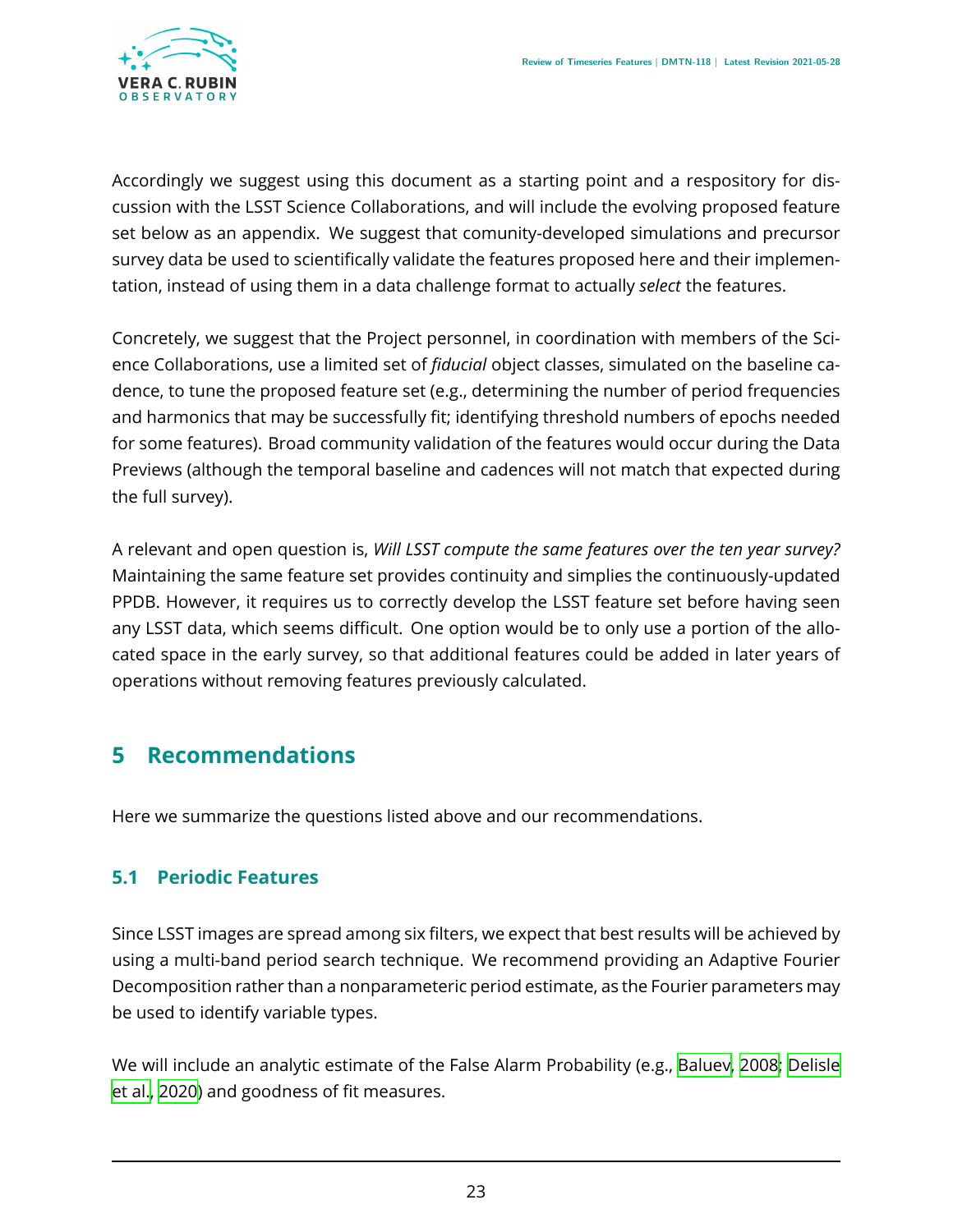

#### **5.2 Aperiodic Features**

For flexibility, we recommend storing raw percentiles rather than combinations thereof—if desired, user-defined functions may be provided to simply computations (e.g., of the 5%–95% amplitude).

We recommend use of robust statistics where possible due to the unavoidable presence of outliers. We will investigate the tradeoffs in identifying and potentially excluding outliers from some statistics (e.g., [Pashchenko et al.](#page-33-4), [2018\)](#page-33-4).

To provide useful features for the widest range of transient and variable objects, we should include measures of stochastic variability and transient characterization. Given the wide scientific community which uses these features, generic characterization of transients will be more broadly useful than detailed models specializes for individual transient types.

# <span id="page-28-0"></span>**6 Proposed Feature Set**

#### **To be determined after consultation with the science community.**

A draft proposal for features can be found at <https://ls.st/fkr>. It will be incorporated into this technote after an initial phase of community feedback.

# <span id="page-28-1"></span>**7 User Interfaces to Timeseries Data**

Users will access LSST timeseries data via ADQL queries through the Science Platform's VO APIs. Concretely, they will receive VOTables of DIAObjects, DIASources, etc. Depending on the parameters of the query (e.g., a large spatial cone search), multiple distinct astrophysical objects may be included in the response. It will be the user's responsibility to handle multiple distinct returned objects appropriately.

In Python environments such as the Science Platform's Notebook aspect, the pyVO package can be used to transform the returned VOTable into astropy Tables.

The Rubin Obsevatory pipelines that compute timeseries features do not do so on VOTables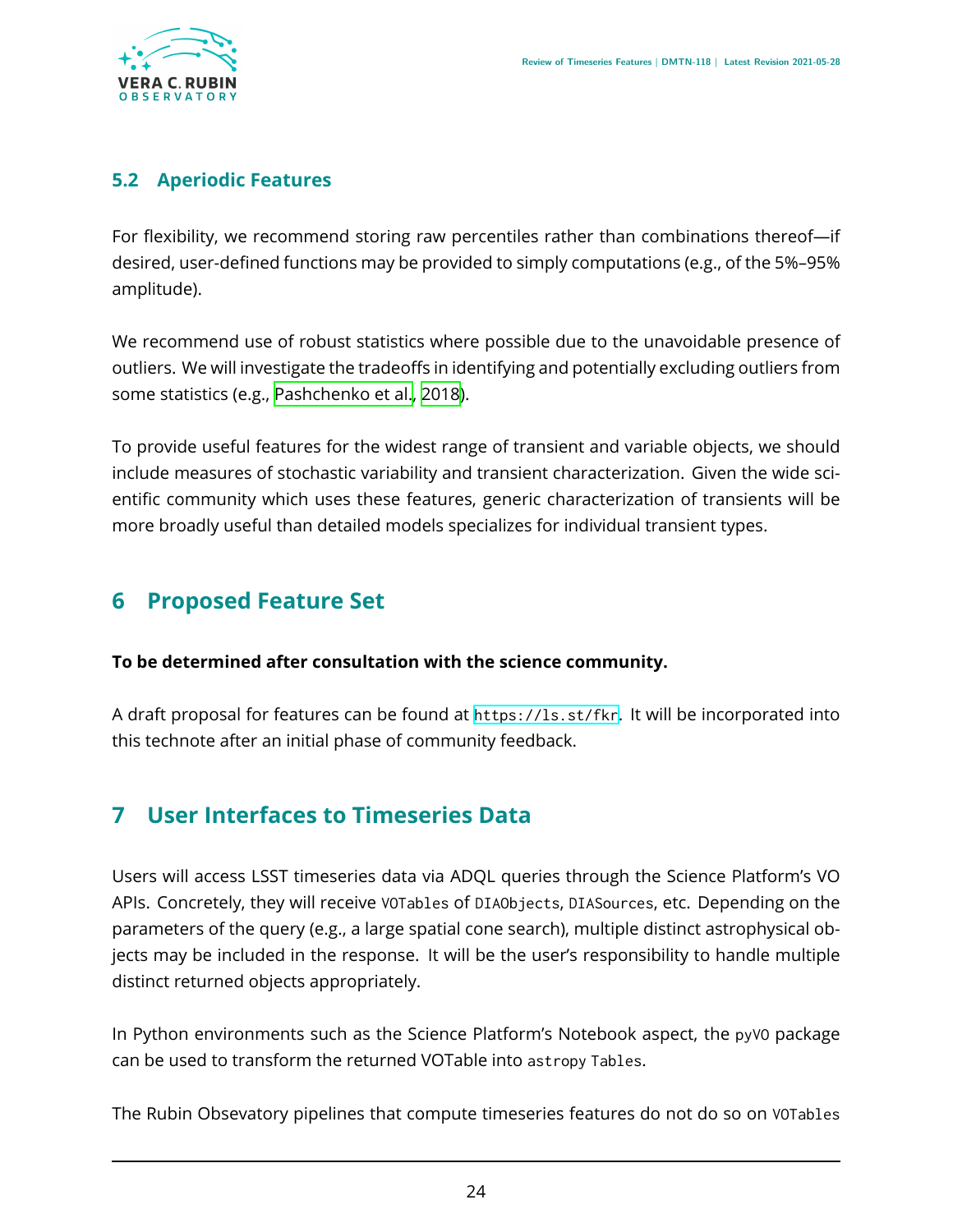

or astropy Tables. Accordingly, to re-run the timeseries feature computation code on data returned by user queries it will be necessary to translate the results into the appropriate pipeline-internal representations. We expect to provide basic user tutorials for converting query payloads back into these internal data structures. Thus we expect users to be able to functionally reproduce our feature computations by running the feature code in the Science Platform on data returned from TAP queries.

We do not plan at this time to develop or deploy a "Timeseries object" abstraction. We note that similar efforts are underway in astropy and the VO, and we are continuing to monitor those developments.

# <span id="page-29-0"></span>**A References**

# **References**

- <span id="page-29-5"></span>Allevato, V., Paolillo, M., Papadakis, I., Pinto, C., 2013, ApJ, 771, 9 ([arXiv:1202.3786](http://arxiv.org/abs/1202.3786)), [doi:10.1088/0004-637X/771/1/9,](http://doi.org/10.1088/0004-637X/771/1/9) [ADS Link](https://ui.adsabs.harvard.edu/abs/2013ApJ...771....9A)
- <span id="page-29-6"></span>Arellano Ferro, A., Bramich, D.M., Figuera Jaimes, R., Giridhar, S., Kuppuswamy, K., 2012, MN-RAS, 420, 1333 ([arXiv:1111.0216](http://arxiv.org/abs/1111.0216)), [doi:10.1111/j.1365-2966.2011.20119.x,](http://doi.org/10.1111/j.1365-2966.2011.20119.x) [ADS Link](https://ui.adsabs.harvard.edu/abs/2012MNRAS.420.1333A)
- <span id="page-29-3"></span>Baluev, R.V., 2008, MNRAS, 385, 1279

<span id="page-29-8"></span>Barbary, K., 2014, URL <https://doi.org/10.5281/zenodo.592747>, [doi:10.5281/zenodo.592747](http://doi.org/{10.5281/zenodo.592747})

- <span id="page-29-9"></span>Bazin, G., Ruhlmann-Kleider, V., Palanque-Delabrouille, N., et al., 2011, A&A, 534, A43 ([arXiv:1109.0948](http://arxiv.org/abs/1109.0948)), [doi:10.1051/0004-6361/201116898,](http://doi.org/10.1051/0004-6361/201116898) [ADS Link](https://ui.adsabs.harvard.edu/abs/2011A&A...534A..43B)
- <span id="page-29-4"></span>Bernstein, G.M., Abbott, T.M.C., Armstrong, R., et al., 2018, PASP, 130, 054501 ([arXiv:1710.10943](http://arxiv.org/abs/1710.10943)), [doi:10.1088/1538-3873/aaa753,](http://doi.org/10.1088/1538-3873/aaa753) [ADS Link](https://ui.adsabs.harvard.edu/abs/2018PASP..130e4501B)

<span id="page-29-2"></span>Boone, K., 2019, AJ, 158, 257

- <span id="page-29-1"></span>Butler, N.R., Bloom, J.S., 2011, AJ, 141, 93 ([arXiv:1008.3143](http://arxiv.org/abs/1008.3143)), [doi:10.1088/0004-6256/141/3/93](http://doi.org/10.1088/0004-6256/141/3/93), [ADS Link](http://adsabs.harvard.edu/abs/2011AJ....141...93B)
- <span id="page-29-7"></span>Chang, S.W., Byun, Y.I., Hartman, J.D., 2015, ApJ, 814, 35 ([arXiv:1510.01005](http://arxiv.org/abs/1510.01005)), [doi:10.1088/0004-](http://doi.org/10.1088/0004-637X/814/1/35) [637X/814/1/35](http://doi.org/10.1088/0004-637X/814/1/35), [ADS Link](https://ui.adsabs.harvard.edu/abs/2015ApJ...814...35C)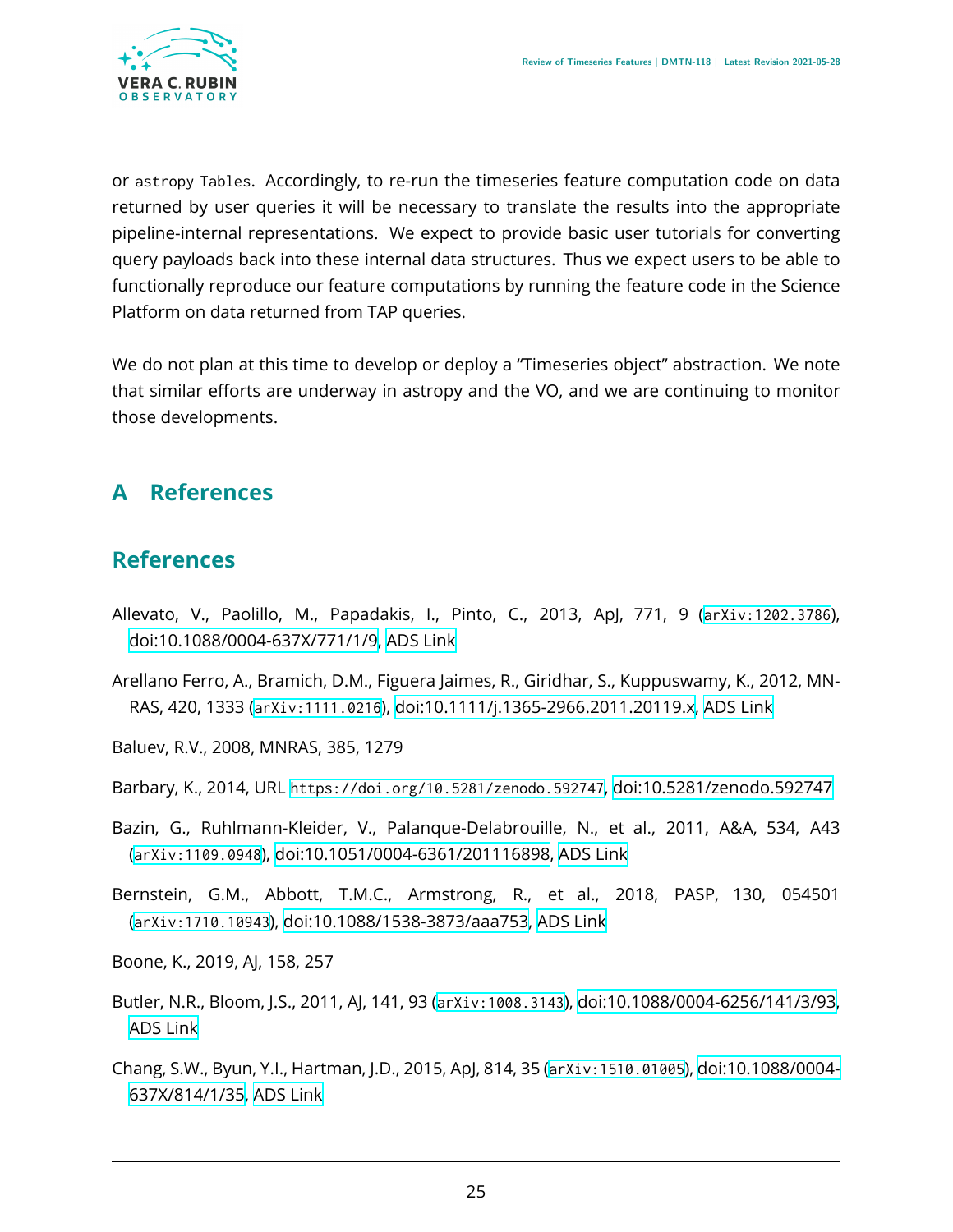

- <span id="page-30-6"></span>Cincotta, P.M., 1999, MNRAS, 307, 941
- <span id="page-30-5"></span>Cincotta, P.M., Mendez, M., Nunez, J.A., 1995, ApJ, 449, 231
- <span id="page-30-4"></span>Clarke, D., 2002, A&A, 386, 763
- <span id="page-30-17"></span>Conley, A., Sullivan, M., Hsiao, E.Y., et al., 2008, ApJ, 681, 482 ([arXiv:0803.3441](http://arxiv.org/abs/0803.3441)), [doi:10.1086/588518,](http://doi.org/10.1086/588518) [ADS Link](https://ui.adsabs.harvard.edu/abs/2008ApJ...681..482C)
- <span id="page-30-1"></span>Coughlin, M.W., Burdge, K., Duev, D.A., et al., 2020, arXiv e-prints, arXiv:2009.14071
- <span id="page-30-15"></span>De Cicco, D., Bauer, F.E., Paolillo, M., et al., 2021, A&A, 645, A103
- <span id="page-30-12"></span>Delisle, J.B., Hara, N., Ségransan, D., 2020, A&A, 635, A83
- <span id="page-30-11"></span>Drake, A.J., Catelan, M., Djorgovski, S.G., et al., 2013, ApJ, 763, 32
- <span id="page-30-10"></span>Dubath, P., Rimoldini, L., Süveges, M., et al., 2011, MNRAS, 414, 2602
- <span id="page-30-3"></span>Dworetsky, M.M., 1983, MNRAS, 203, 917
- <span id="page-30-0"></span>Elorrieta, F., Eyheramendy, S., Jordán, A., et al., 2016, A&A, 595, A82
- <span id="page-30-13"></span>Enoch, M.L., Brown, M.E., Burgasser, A.J., 2003, AJ, 126, 1006
- <span id="page-30-2"></span>Graham, M., Drake, A., Djorgovski, S.G., Mahabal, A., Donalek, C., 2017, In: European Physical Journal Web of Conferences, vol. 152, 03001
- <span id="page-30-18"></span>**[DMTN-065]**, Graham, M., Jurić, M., Lim, K.T., Bellm, E., 2018, *Data Management and LSST Special Programs*, DMTN-065, URL <https://dmtn-065.lsst.io>, LSST Data Management Technical Note
- <span id="page-30-7"></span>Graham, M.J., Drake, A.J., Djorgovski, S.G., Mahabal, A.A., Donalek, C., 2013a, MNRAS, 434, 2629
- <span id="page-30-9"></span>Graham, M.J., Drake, A.J., Djorgovski, S.G., et al., 2013b, MNRAS, 434, 3423
- <span id="page-30-14"></span>Graham, M.J., Djorgovski, S.G., Drake, A.J., et al., 2014, MNRAS, 439, 703 ([arXiv:1401.1785](http://arxiv.org/abs/1401.1785)), [doi:10.1093/mnras/stt2499,](http://doi.org/10.1093/mnras/stt2499) [ADS Link](https://ui.adsabs.harvard.edu/abs/2014MNRAS.439..703G)
- <span id="page-30-16"></span>**[DMTN-049]**, Graham, M.L., 2018, *LSST DRP (Level 2) Catalog Photometric Redshifts*, DMTN-049, URL <https://dmtn-049.lsst.io>, LSST Data Management Technical Note

<span id="page-30-8"></span>Gregory, P.C., Loredo, T.J., 1992, ApJ, 398, 146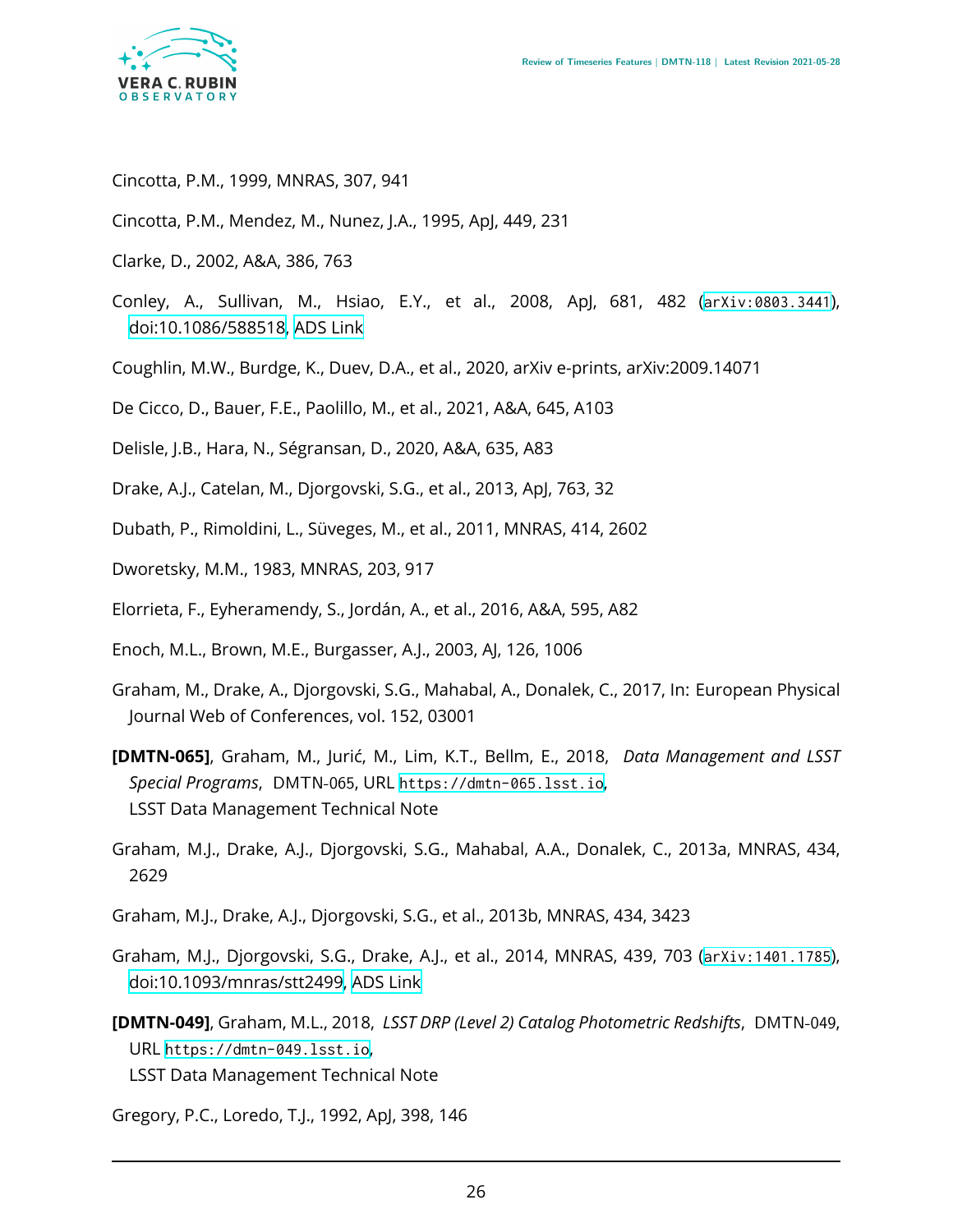

<span id="page-31-15"></span>Guillochon, J., Nicholl, M., Villar, V.A., et al., 2018, ApJS, 236, 6

- <span id="page-31-16"></span>Guy, J., Astier, P., Baumont, S., et al., 2007, A&A, 466, 11 ([arXiv:astro-ph/0701828](http://arxiv.org/abs/astro-ph/0701828)), [doi:10.1051/0004-6361:20066930](http://doi.org/10.1051/0004-6361:20066930), [ADS Link](https://ui.adsabs.harvard.edu/abs/2007A&A...466...11G)
- <span id="page-31-7"></span>Hartman, J.D., Bakos, G.Á., 2016, Astronomy and Computing, 17, 1
- <span id="page-31-9"></span>Heller, R., Rodenbeck, K., Hippke, M., 2019, A&A, 625, A31
- <span id="page-31-5"></span>Hernitschek, N., Schlafly, E.F., Sesar, B., et al., 2016, ApJ, 817, 73
- <span id="page-31-12"></span>Hu, Z., Tak, H., 2020, AJ, 160, 265
- <span id="page-31-8"></span>Huijse, P., Estevez, P.A., Protopapas, P., Zegers, P., Principe, J.C., 2012, IEEE Transactions on Signal Processing, 60, 5135
- <span id="page-31-10"></span>Huijse, P., Estévez, P.A., Förster, F., et al., 2018, ApJS, 236, 12
- <span id="page-31-18"></span>Ishida, E.E.O., de Souza, R.S., 2013, MNRAS, 430, 509 ([arXiv:1201.6676](http://arxiv.org/abs/1201.6676)), [doi:10.1093/mnras/sts650,](http://doi.org/10.1093/mnras/sts650) [ADS Link](https://ui.adsabs.harvard.edu/abs/2013MNRAS.430..509I)
- <span id="page-31-11"></span>Ivezić, Ž., Connelly, A.J., Vand erPlas, J.T., Gray, A., 2014, *Statistics, Data Mining, and Machine Learning in Astronomy*, [ADS Link](https://ui.adsabs.harvard.edu/abs/2014sdmm.book.....I)
- <span id="page-31-1"></span>Jayasinghe, T., Kochanek, C.S., Stanek, K.Z., et al., 2018, MNRAS, 477, 3145
- <span id="page-31-2"></span>Jayasinghe, T., Stanek, K.Z., Kochanek, C.S., et al., 2019a, MNRAS, 486, 1907
- <span id="page-31-3"></span>Jayasinghe, T., Stanek, K.Z., Kochanek, C.S., et al., 2019b, MNRAS, 485, 961
- <span id="page-31-4"></span>Jayasinghe, T., Stanek, K.Z., Kochanek, C.S., et al., 2020, MNRAS, 491, 13
- <span id="page-31-13"></span>Jha, S., Riess, A.G., Kirshner, R.P., 2007, ApJ, 659, 122 ([arXiv:astro-ph/0612666](http://arxiv.org/abs/astro-ph/0612666)), [doi:10.1086/512054,](http://doi.org/10.1086/512054) [ADS Link](https://ui.adsabs.harvard.edu/abs/2007ApJ...659..122J)
- <span id="page-31-0"></span>**[LSE-163]**, Jurić, M., et al., 2017, *LSST Data Products Definition Document*, LSE-163, URL [https:](https://ls.st/LSE-163) [//ls.st/LSE-163](https://ls.st/LSE-163)
- <span id="page-31-17"></span>Karpenka, N.V., Feroz, F., Hobson, M.P., 2013, MNRAS, 429, 1278 ([arXiv:1208.1264](http://arxiv.org/abs/1208.1264)), [doi:10.1093/mnras/sts412,](http://doi.org/10.1093/mnras/sts412) [ADS Link](https://ui.adsabs.harvard.edu/abs/2013MNRAS.429.1278K)

<span id="page-31-14"></span>Kessler, R., Bernstein, J.P., Cinabro, D., et al., 2009, PASP, 121, 1028

<span id="page-31-6"></span>Kessler, R., Bassett, B., Belov, P., et al., 2010, PASP, 122, 1415 ([arXiv:1008.1024](http://arxiv.org/abs/1008.1024)), [doi:10.1086/657607,](http://doi.org/10.1086/657607) [ADS Link](https://ui.adsabs.harvard.edu/abs/2010PASP..122.1415K)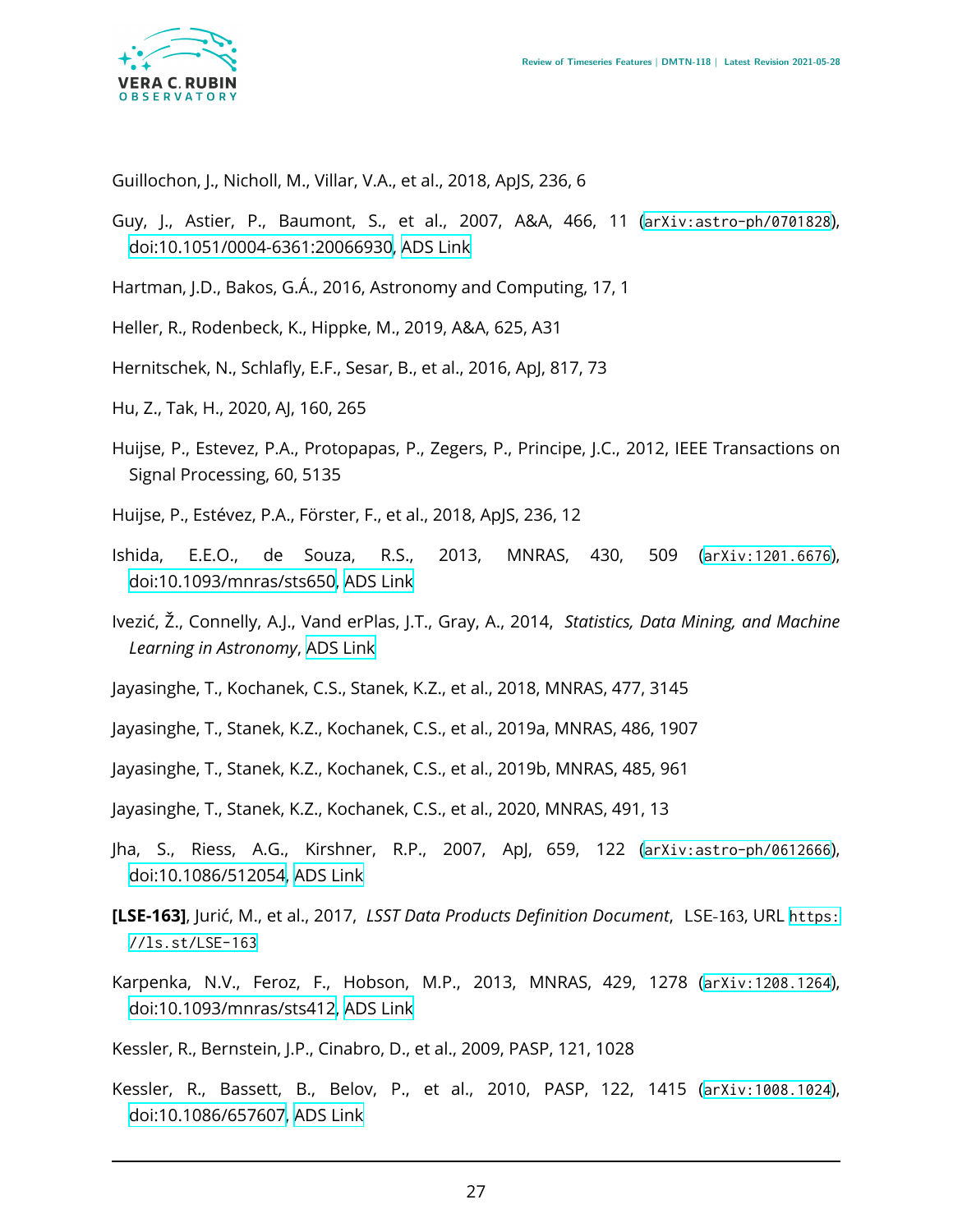

- <span id="page-32-4"></span>Kessler, R., Narayan, G., Avelino, A., et al., 2019, PASP, 131, 094501 ([arXiv:1903.11756](http://arxiv.org/abs/1903.11756)), [doi:10.1088/1538-3873/ab26f1,](http://doi.org/10.1088/1538-3873/ab26f1) [ADS Link](https://ui.adsabs.harvard.edu/abs/2019PASP..131i4501K)
- <span id="page-32-5"></span>Kim, D.W., Bailer-Jones, C.A.L., 2016, A&A, 587, A18
- <span id="page-32-14"></span>Kim, D.W., Protopapas, P., Byun, Y.I., et al., 2011, ApJ, 735, 68
- <span id="page-32-10"></span>Kim, D.W., Protopapas, P., Bailer-Jones, C.A.L., et al., 2014, A&A, 566, A43
- <span id="page-32-11"></span>Kinemuchi, K., Smith, H.A., Woźniak, P.R., McKay, T.A., ROTSE Collaboration, 2006, AJ, 132, 1202
- <span id="page-32-7"></span>Kovács, G., Zucker, S., Mazeh, T., 2002, A&A, 391, 369
- <span id="page-32-17"></span>Kozłowski, S., 2016, ApJ, 826, 118
- <span id="page-32-19"></span>Lochner, M., McEwen, J.D., Peiris, H.V., Lahav, O., Winter, M.K., 2016, ApJS, 225, 31 ([arXiv:1603.00882](http://arxiv.org/abs/1603.00882)), [doi:10.3847/0067-0049/225/2/31](http://doi.org/10.3847/0067-0049/225/2/31), [ADS Link](https://ui.adsabs.harvard.edu/abs/2016ApJS..225...31L)
- <span id="page-32-6"></span>Lomb, N.R., 1976, Astrophysics and Space Science, 39, 447
- <span id="page-32-9"></span>Long, J.P., El Karoui, N., Rice, J.A., Richards, J.W., Bloom, J.S., 2012, PASP, 124, 280
- <span id="page-32-0"></span>Mahabal, A., Sheth, K., Gieseke, F., et al., 2017, arXiv e-prints, arXiv:1709.06257
- <span id="page-32-3"></span>Malz, A.I., Hložek, R., Allam, J., T., et al., 2019, AJ, 158, 171
- <span id="page-32-2"></span>Martínez-Palomera, J., Förster, F., Protopapas, P., et al., 2018, AJ, 156, 186
- <span id="page-32-12"></span>McLaughlin, M.A., Mattox, J.R., Cordes, J.M., Thompson, D.J., 1996, ApJ, 473, 763, [doi:10.1086/178188,](http://doi.org/10.1086/178188) [ADS Link](https://ui.adsabs.harvard.edu/abs/1996ApJ...473..763M)
- <span id="page-32-16"></span>Mislis, D., Bachelet, E., Alsubai, K.A., Bramich, D.M., Parley, N., 2016, MNRAS, 455, 626 ([arXiv:1511.03456](http://arxiv.org/abs/1511.03456)), [doi:10.1093/mnras/stv2333](http://doi.org/10.1093/mnras/stv2333), [ADS Link](https://ui.adsabs.harvard.edu/abs/2016MNRAS.455..626M)
- <span id="page-32-8"></span>Mondrik, N., Long, J.P., Marshall, J.L., 2015, ApJ, 811, L34
- <span id="page-32-18"></span>Moreno, J., Vogeley, M.S., Richards, G.T., Yu, W., 2019, PASP, 131, 063001
- <span id="page-32-15"></span>Mowlavi, N., 2014, A&A, 568, A78
- <span id="page-32-1"></span>Muthukrishna, D., Narayan, G., Mandel, K.S., Biswas, R., Hložek, R., 2019, PASP, 131, 118002
- <span id="page-32-13"></span>Nandra, K., George, I.M., Mushotzky, R.F., Turner, T.J., Yaqoob, T., 1997, ApJ, 476, 70, [doi:10.1086/303600,](http://doi.org/10.1086/303600) [ADS Link](https://ui.adsabs.harvard.edu/abs/1997ApJ...476...70N)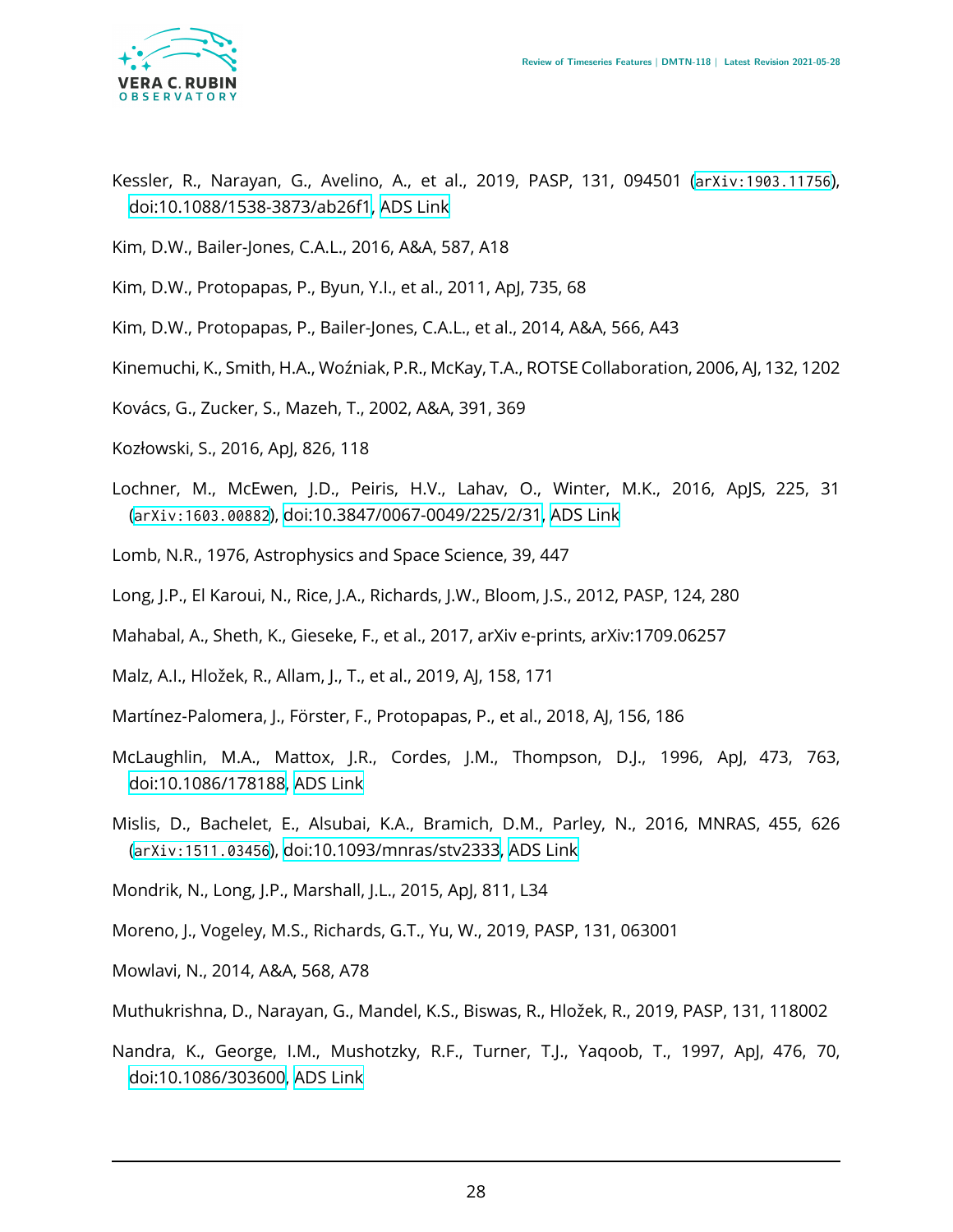

- <span id="page-33-3"></span>Narayan, G., Zaidi, T., Soraisam, M.D., et al., 2018, ApJS, 236, 9 ([arXiv:1801.07323](http://arxiv.org/abs/1801.07323)), [doi:10.3847/1538-4365/aab781](http://doi.org/10.3847/1538-4365/aab781), [ADS Link](https://ui.adsabs.harvard.edu/abs/2018ApJS..236....9N)
- <span id="page-33-1"></span>Naul, B., Bloom, J.S., Pérez, F., van der Walt, S., 2018, Nature Astronomy, 2, 151
- <span id="page-33-16"></span>Newling, J., Varughese, M., Bassett, B., et al., 2011, MNRAS, 414, 1987 ([arXiv:1010.1005](http://arxiv.org/abs/1010.1005)), [doi:10.1111/j.1365-2966.2011.18514.x,](http://doi.org/10.1111/j.1365-2966.2011.18514.x) [ADS Link](https://ui.adsabs.harvard.edu/abs/2011MNRAS.414.1987N)
- <span id="page-33-15"></span>Nugent, P., Kim, A., Perlmutter, S., 2002, PASP, 114, 803 ([arXiv:astro-ph/0205351](http://arxiv.org/abs/astro-ph/0205351)), [doi:10.1086/341707,](http://doi.org/10.1086/341707) [ADS Link](https://ui.adsabs.harvard.edu/abs/2002PASP..114..803N)
- <span id="page-33-6"></span>Nun, I., Protopapas, P., Sim, B., et al., 2015, arXiv e-prints, arXiv:1506.00010
- <span id="page-33-4"></span>Pashchenko, I.N., Sokolovsky, K.V., Gavras, P., 2018, MNRAS, 475, 2326
- <span id="page-33-11"></span>Protassov, R., van Dyk, D.A., Connors, A., Kashyap, V.L., Siemiginowska, A., 2002, ApJ, 571, 545
- <span id="page-33-18"></span>Revsbech, E.A., Trotta, R., van Dyk, D.A., 2018, MNRAS, 473, 3969 ([arXiv:1706.03811](http://arxiv.org/abs/1706.03811)), [doi:10.1093/mnras/stx2570](http://doi.org/10.1093/mnras/stx2570), [ADS Link](https://ui.adsabs.harvard.edu/abs/2018MNRAS.473.3969R)
- <span id="page-33-0"></span>Richards, J.W., Starr, D.L., Butler, N.R., et al., 2011, ApJ, 733, 10 ([arXiv:1101.1959](http://arxiv.org/abs/1101.1959)), [doi:10.1088/0004-637X/733/1/10](http://doi.org/10.1088/0004-637X/733/1/10), [ADS Link](http://adsabs.harvard.edu/abs/2011ApJ...733...10R)
- <span id="page-33-17"></span>Richards, J.W., Homrighausen, D., Freeman, P.E., Schafer, C.M., Poznanski, D., 2012a, MNRAS, 419, 1121
- <span id="page-33-2"></span>Richards, J.W., Starr, D.L., Miller, A.A., et al., 2012b, ApJS, 203, 32
- <span id="page-33-12"></span>Saha, A., Vivas, A.K., 2017, AJ, 154, 231
- <span id="page-33-14"></span>Sako, M., Bassett, B., Connolly, B., et al., 2011, ApJ, 738, 162 ([arXiv:1107.5106](http://arxiv.org/abs/1107.5106)), [doi:10.1088/0004-637X/738/2/162](http://doi.org/10.1088/0004-637X/738/2/162), [ADS Link](https://ui.adsabs.harvard.edu/abs/2011ApJ...738..162S)
- <span id="page-33-5"></span>Sánchez-Sáez, P., Reyes, I., Valenzuela, C., et al., 2021, AJ, 161, 141
- <span id="page-33-8"></span>Scargle, J.D., 1982, ApJ, 263, 835
- <span id="page-33-13"></span>Scargle, J.D., Norris, J.P., Jackson, B., Chiang, J., 2013, ApJ, 764, 167 ([arXiv:1207.5578](http://arxiv.org/abs/1207.5578)), [doi:10.1088/0004-637X/764/2/167](http://doi.org/10.1088/0004-637X/764/2/167), [ADS Link](https://ui.adsabs.harvard.edu/abs/2013ApJ...764..167S)
- <span id="page-33-9"></span>Schwarzenberg-Czerny, A., 1989, MNRAS, 241, 153
- <span id="page-33-10"></span>Selam, S.O., 2004, A&A, 416, 1097
- <span id="page-33-7"></span>Sokolovsky, K.V., Lebedev, A.A., 2018, Astronomy and Computing, 22, 28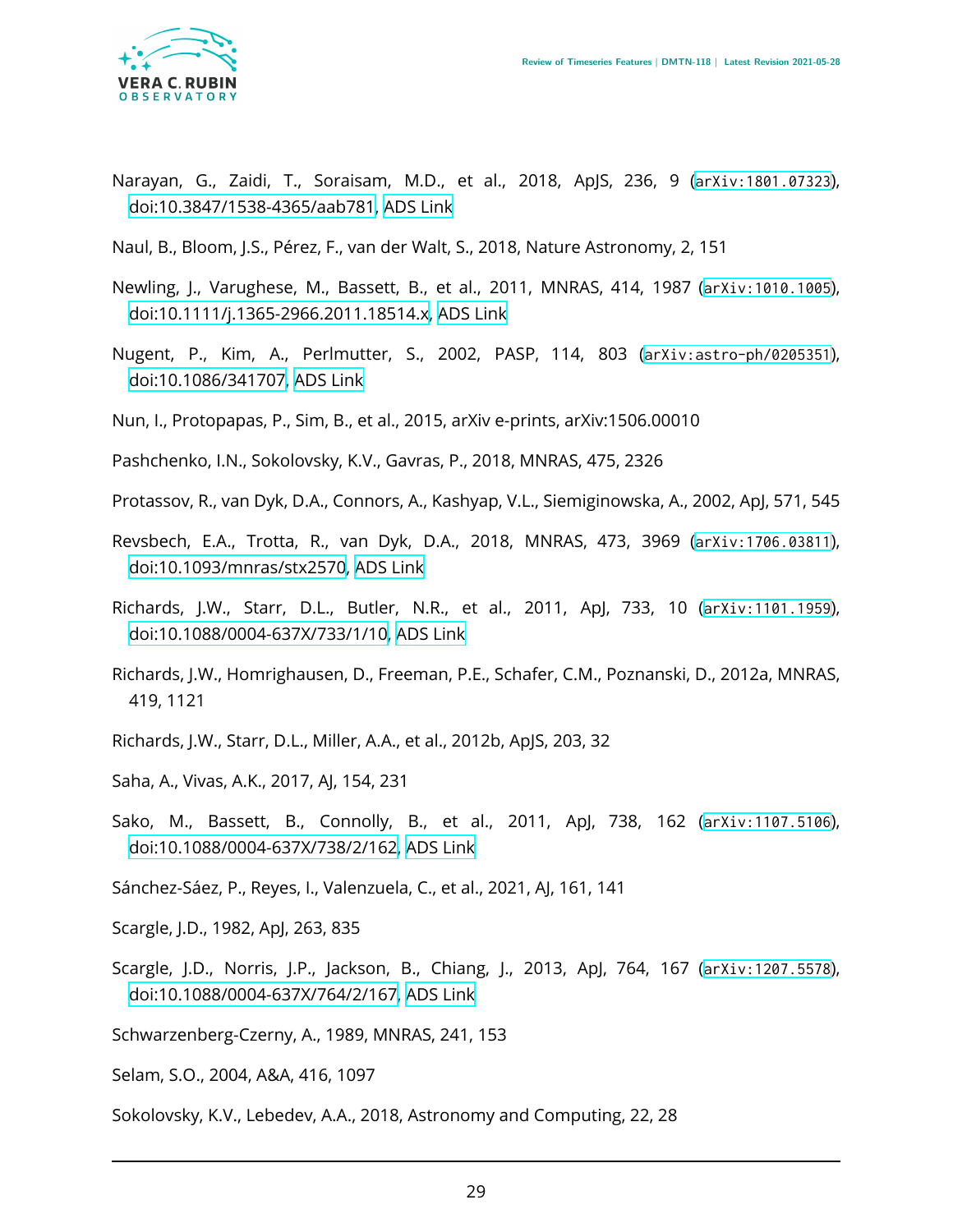

- <span id="page-34-4"></span>Sokolovsky, K.V., Gavras, P., Karampelas, A., et al., 2017, MNRAS, 464, 274
- <span id="page-34-7"></span>Stellingwerf, R.F., 1978, ApJ, 224, 953
- <span id="page-34-2"></span>Stetson, P.B., 1996, PASP, 108, 851, [doi:10.1086/133808,](http://doi.org/10.1086/133808) [ADS Link](http://adsabs.harvard.edu/abs/1996PASP..108..851S)
- <span id="page-34-12"></span>Stringer, K.M., Long, J.P., Macri, L.M., et al., 2019, AJ, 158, 16 ([arXiv:1905.00428](http://arxiv.org/abs/1905.00428)), [doi:10.3847/1538-3881/ab1f46,](http://doi.org/10.3847/1538-3881/ab1f46) [ADS Link](https://ui.adsabs.harvard.edu/abs/2019AJ....158...16S)
- <span id="page-34-13"></span>Süveges, M., 2012, arXiv e-prints, arXiv:1212.0645
- <span id="page-34-0"></span>**[LDM-151]**, Swinbank, J.D., et al., 2017, *Data Management Science Pipelines Design*, LDM-151, URL <https://ls.st/LDM-151>
- <span id="page-34-15"></span>Tamuz, O., Mazeh, T., North, P., 2006, MNRAS, 367, 1521
- <span id="page-34-10"></span>Torrealba, G., Catelan, M., Drake, A.J., et al., 2015, MNRAS, 446, 2251
- <span id="page-34-6"></span>VanderPlas, J.T., 2018, ApJS, 236, 16
- <span id="page-34-11"></span>VanderPlas, J.T., Ivezić, Ž., 2015, ApJ, 812, 18
- <span id="page-34-20"></span>Varughese, M.M., von Sachs, R., Stephanou, M., Bassett, B.A., 2015, MNRAS, 453, 2848 ([arXiv:1504.00015](http://arxiv.org/abs/1504.00015)), [doi:10.1093/mnras/stv1816](http://doi.org/10.1093/mnras/stv1816), [ADS Link](https://ui.adsabs.harvard.edu/abs/2015MNRAS.453.2848V)
- <span id="page-34-18"></span>Villar, V.A., Berger, E., Miller, G., et al., 2019, ApJ, 884, 83
- <span id="page-34-3"></span>Villar, V.A., Hosseinzadeh, G., Berger, E., et al., 2020, ApJ, 905, 94
- <span id="page-34-17"></span>Vincenzi, M., Sullivan, M., Firth, R.E., et al., 2019, MNRAS, 489, 5802 ([arXiv:1908.05228](http://arxiv.org/abs/1908.05228)), [doi:10.1093/mnras/stz2448,](http://doi.org/10.1093/mnras/stz2448) [ADS Link](https://ui.adsabs.harvard.edu/abs/2019MNRAS.489.5802V)
- <span id="page-34-9"></span>Wang, Y., Khardon, R., Protopapas, P., 2012, ApJ, 756, 67
- <span id="page-34-16"></span>Welch, D.L., Stetson, P.B., 1993, AJ, 105, 1813, [doi:10.1086/116556](http://doi.org/10.1086/116556), [ADS Link](https://ui.adsabs.harvard.edu/abs/1993AJ....105.1813W)
- <span id="page-34-14"></span>Wozniak, P.R., 2000, Acta Astronomica, 50, 421
- <span id="page-34-19"></span>Wozniak, P.R., Udalski, A., Szymanski, M., et al., 2001, Acta Astronomica, 51, 175
- <span id="page-34-5"></span>Zechmeister, M., Kürster, M., 2009, A&A, 496, 577
- <span id="page-34-8"></span><span id="page-34-1"></span>Zucker, S., 2016, MNRAS, 457, L118

#### **B Acronyms**